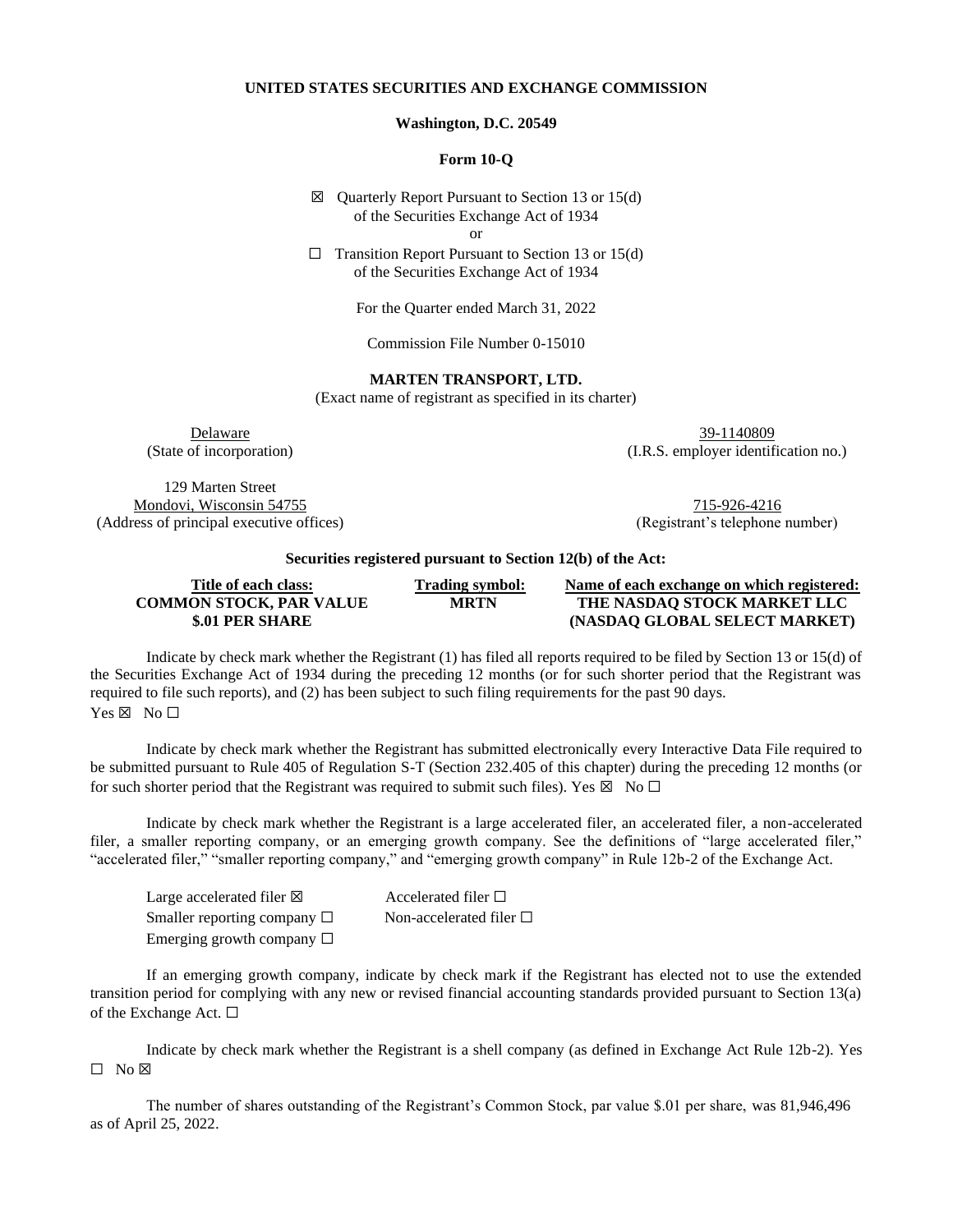# **PART I. FINANCIAL INFORMATION**

# **Item 1. Financial Statements.**

# **MARTEN TRANSPORT, LTD. CONSOLIDATED CONDENSED BALANCE SHEETS**

| (In thousands, except share information)                                 | March 31,<br>2022 |              | December 31,<br>2021 |
|--------------------------------------------------------------------------|-------------------|--------------|----------------------|
|                                                                          | (Unaudited)       |              |                      |
| <b>ASSETS</b>                                                            |                   |              |                      |
| Current assets:                                                          |                   |              |                      |
| Cash and cash equivalents                                                | \$<br>66,527 \$   |              | 56,995               |
| Receivables:                                                             |                   |              |                      |
| Trade, net                                                               | 126,815           |              | 99,003               |
| Other                                                                    | 4,317             |              | 6,971                |
| Prepaid expenses and other                                               | 22,375            |              | 23,980               |
| Total current assets                                                     | 220,034           |              | 186,949              |
| Property and equipment:                                                  |                   |              |                      |
| Revenue equipment, buildings and land, office equipment and other        | 955,760           |              | 956,476              |
| Accumulated depreciation                                                 | (291, 941)        |              | (274, 199)           |
| Net property and equipment                                               | 663,819           |              | 682,277              |
| Other noncurrent assets                                                  | 1,545             |              | 1,464                |
| <b>Total</b> assets                                                      | \$<br>885,398     | $\mathbb{S}$ | 870,690              |
| LIABILITIES AND STOCKHOLDERS' EQUITY                                     |                   |              |                      |
| Current liabilities:                                                     |                   |              |                      |
| Accounts payable                                                         | \$<br>29,158 \$   |              | 20,150               |
| Insurance and claims accruals                                            | 42,592            |              | 42,014               |
| Accrued and other current liabilities                                    | 37,632            |              | 31,395               |
| Total current liabilities                                                | 109,382           |              | 93,559               |
| Deferred income taxes                                                    | 126,918           |              | 125,163              |
| Noncurrent operating lease liabilities                                   | 336               |              | 291                  |
| <b>Total liabilities</b>                                                 | 236,636           |              | 219,013              |
|                                                                          |                   |              |                      |
| Stockholders' equity:                                                    |                   |              |                      |
| Preferred stock, \$.01 par value per share; 2,000,000 shares authorized; |                   |              |                      |
| no shares issued and outstanding                                         |                   |              |                      |
| Common stock, \$.01 par value per share; 192,000,000 shares              |                   |              |                      |
| authorized; 81,946,875 shares at March 31, 2022, and 83,034,404          |                   |              |                      |
| shares at December 31, 2021, issued and outstanding                      | 819<br>60,256     |              | 830                  |
| Additional paid-in capital                                               |                   |              | 85,718               |
| Retained earnings                                                        | 587,687           |              | 565,129              |
| Total stockholders' equity                                               | 648,762           |              | 651,677              |
| Total liabilities and stockholders' equity                               | \$<br>885,398     | $\mathbb{S}$ | 870,690              |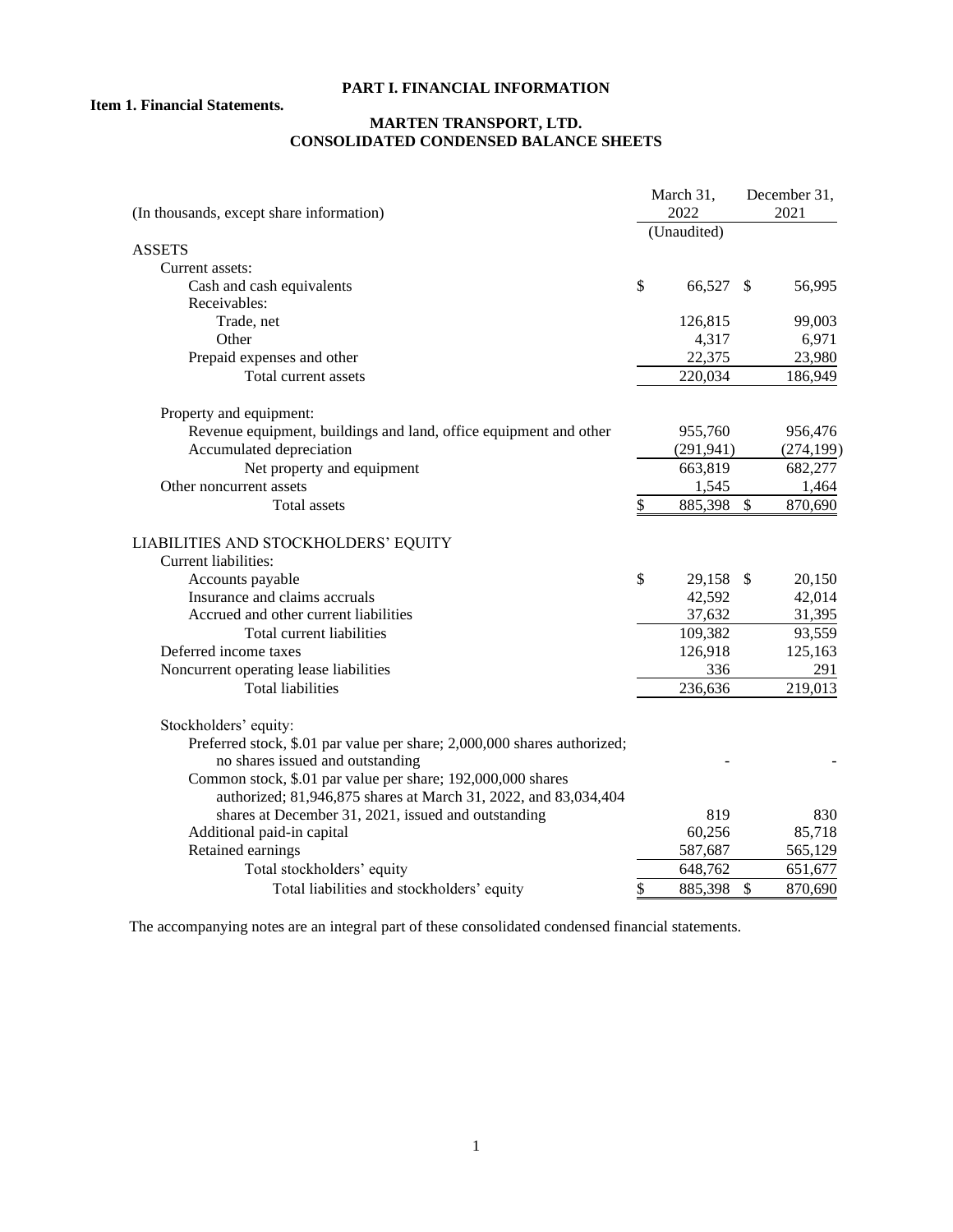# **MARTEN TRANSPORT, LTD. CONSOLIDATED CONDENSED STATEMENTS OF OPERATIONS (Unaudited)**

|                                              |    | Three Months    |               |
|----------------------------------------------|----|-----------------|---------------|
|                                              |    | Ended March 31, |               |
| (In thousands, except per share information) |    | 2022            | 2021          |
| Operating revenue                            | S  | 287,281         | \$<br>223,046 |
| Operating expenses (income):                 |    |                 |               |
| Salaries, wages and benefits                 |    | 89,349          | 72,998        |
| Purchased transportation                     |    | 57,310          | 40,765        |
| Fuel and fuel taxes                          |    | 44,368          | 28,937        |
| Supplies and maintenance                     |    | 12,313          | 11,015        |
| Depreciation                                 |    | 26,143          | 25,687        |
| Operating taxes and licenses                 |    | 2,640           | 2,712         |
| Insurance and claims                         |    | 12,704          | 11,446        |
| Communications and utilities                 |    | 2,265           | 2,083         |
| Gain on disposition of revenue equipment     |    | (4,540)         | (1,984)       |
| Other                                        |    | 8,871           | 5,389         |
| Total operating expenses                     |    | 251,423         | 199,048       |
| Operating income                             |    | 35,858          | 23,998        |
| Other                                        |    | (7)             | (10)          |
| Income before income taxes                   |    | 35,865          | 24,008        |
| Income taxes expense                         |    | 8,332           | 6,002         |
| Net income                                   | \$ | 27,533          | \$<br>18,006  |
| Basic earnings per common share              | \$ | 0.33            | \$<br>0.22    |
| Diluted earnings per common share            | \$ | 0.33            | \$<br>0.22    |
| Dividends declared per common share          | \$ | 0.06            | \$<br>0.04    |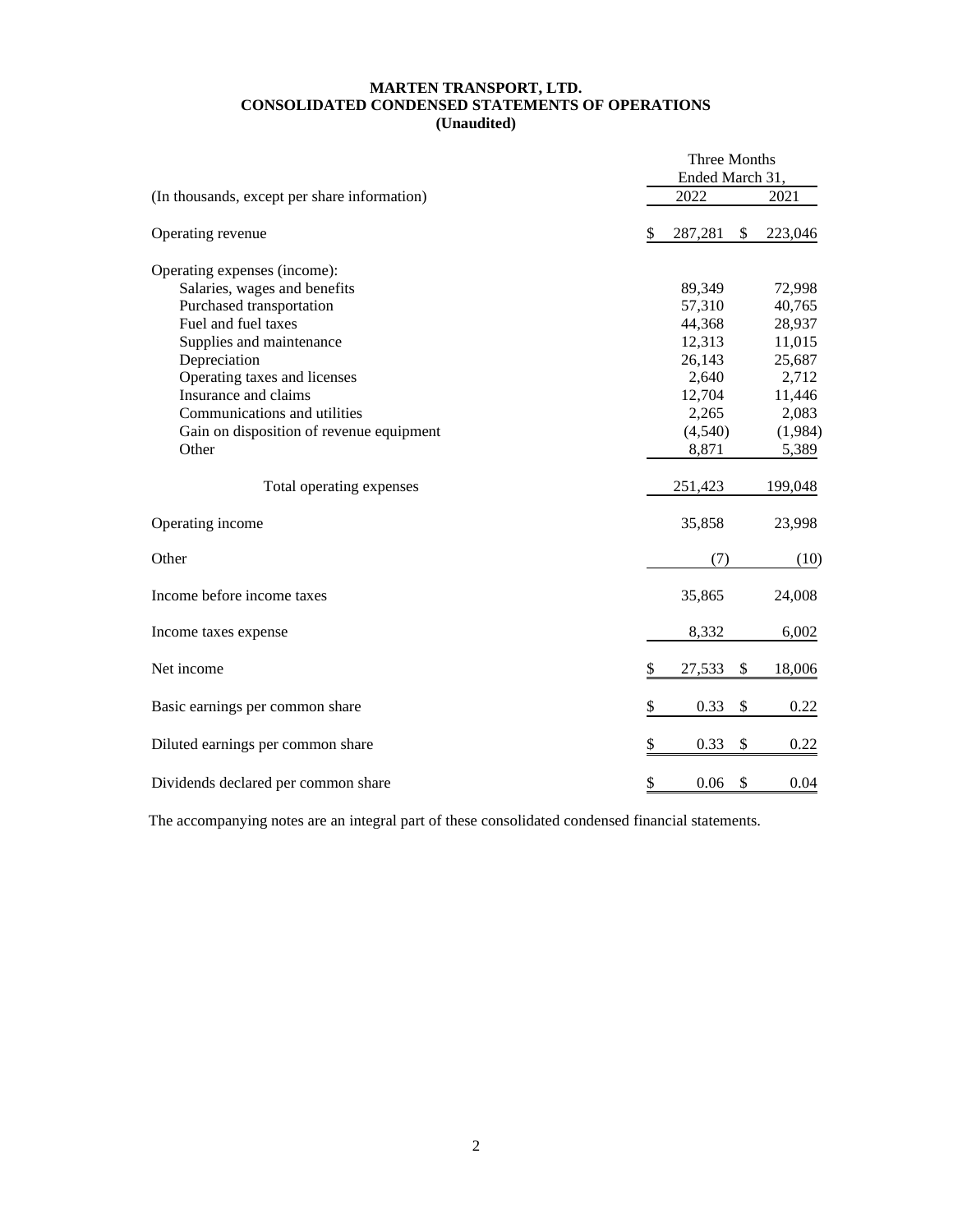## **MARTEN TRANSPORT, LTD. CONSOLIDATED CONDENSED STATEMENTS OF STOCKHOLDERS' EQUITY (Unaudited)**

|                                                                                                                                                       | Common Stock | Additional<br>Paid-In |                | Retained        |       | Total<br>Stock-<br>holders' |           |    |           |
|-------------------------------------------------------------------------------------------------------------------------------------------------------|--------------|-----------------------|----------------|-----------------|-------|-----------------------------|-----------|----|-----------|
| (In thousands)                                                                                                                                        | Shares       | Amount                |                | Capital         |       |                             | Earnings  |    | Equity    |
| Balance at December 31, 2020                                                                                                                          | 82,705 \$    |                       | 827            | \$<br>85,070 \$ |       |                             | 534,436   | \$ | 620,333   |
| Net income                                                                                                                                            |              |                       |                |                 |       |                             | 18,006    |    | 18,006    |
| Issuance of common stock from share-based<br>payment arrangement exercises and                                                                        |              |                       |                |                 |       |                             |           |    |           |
| vesting of performance unit awards                                                                                                                    | 70           |                       | 1              |                 | 160   |                             |           |    | 161       |
| Employee taxes paid in exchange for shares<br>withheld                                                                                                |              |                       |                |                 | (547) |                             |           |    | (547)     |
| Share-based payment arrangement                                                                                                                       |              |                       |                |                 |       |                             |           |    |           |
| compensation expense                                                                                                                                  |              |                       |                |                 | 336   |                             |           |    | 336       |
| Dividends on common stock                                                                                                                             |              |                       |                |                 |       |                             | (3,311)   |    | (3,311)   |
| Balance at March 31, 2021                                                                                                                             | 82,775       |                       | 828            | 85,019          |       |                             | 549,131   |    | 634,978   |
| Net income                                                                                                                                            |              |                       |                |                 |       |                             | 67,422    |    | 67,422    |
| Issuance of common stock from share-based<br>payment arrangement exercises,<br>deferred compensation plan<br>distributions and vesting of performance |              |                       |                |                 |       |                             |           |    |           |
| unit awards                                                                                                                                           | 259          |                       | 2              |                 | 713   |                             |           |    | 715       |
| Employee taxes paid in exchange for shares<br>withheld                                                                                                |              |                       |                | (2,196)         |       |                             |           |    | (2,196)   |
| Share-based payment arrangement                                                                                                                       |              |                       |                |                 |       |                             |           |    |           |
| compensation expense                                                                                                                                  |              |                       |                | 2,182           |       |                             |           |    | 2,182     |
| Dividends on common stock                                                                                                                             |              |                       |                |                 |       |                             | (51, 424) |    | (51, 424) |
| Balance at December 31, 2021                                                                                                                          | 83,034       |                       | 830            | 85,718          |       |                             | 565,129   |    | 651,677   |
| Net income                                                                                                                                            |              |                       | $\overline{a}$ |                 |       |                             | 27,533    |    | 27,533    |
| Repurchase and retirement of common stock                                                                                                             | (1,307)      |                       | (13)           | (24,987)        |       |                             |           |    | (25,000)  |
| Issuance of common stock from share-based<br>payment arrangement exercises,<br>deferred compensation plan<br>distributions and vesting of performance |              |                       |                |                 |       |                             |           |    |           |
| unit awards<br>Employee taxes paid in exchange for shares                                                                                             | 220          |                       | 2              |                 | 766   |                             |           |    | 768       |
| withheld                                                                                                                                              |              |                       |                | (1,610)         |       |                             |           |    | (1,610)   |
| Share-based payment arrangement                                                                                                                       |              |                       |                |                 |       |                             |           |    |           |
| compensation expense                                                                                                                                  |              |                       |                |                 | 369   |                             |           |    | 369       |
| Dividends on common stock                                                                                                                             |              |                       |                |                 |       |                             | (4,975)   |    | (4,975)   |
| Balance at March 31, 2022                                                                                                                             | 81,947       | \$                    | 819            | \$<br>60,256    |       | \$                          | 587,687   | \$ | 648,762   |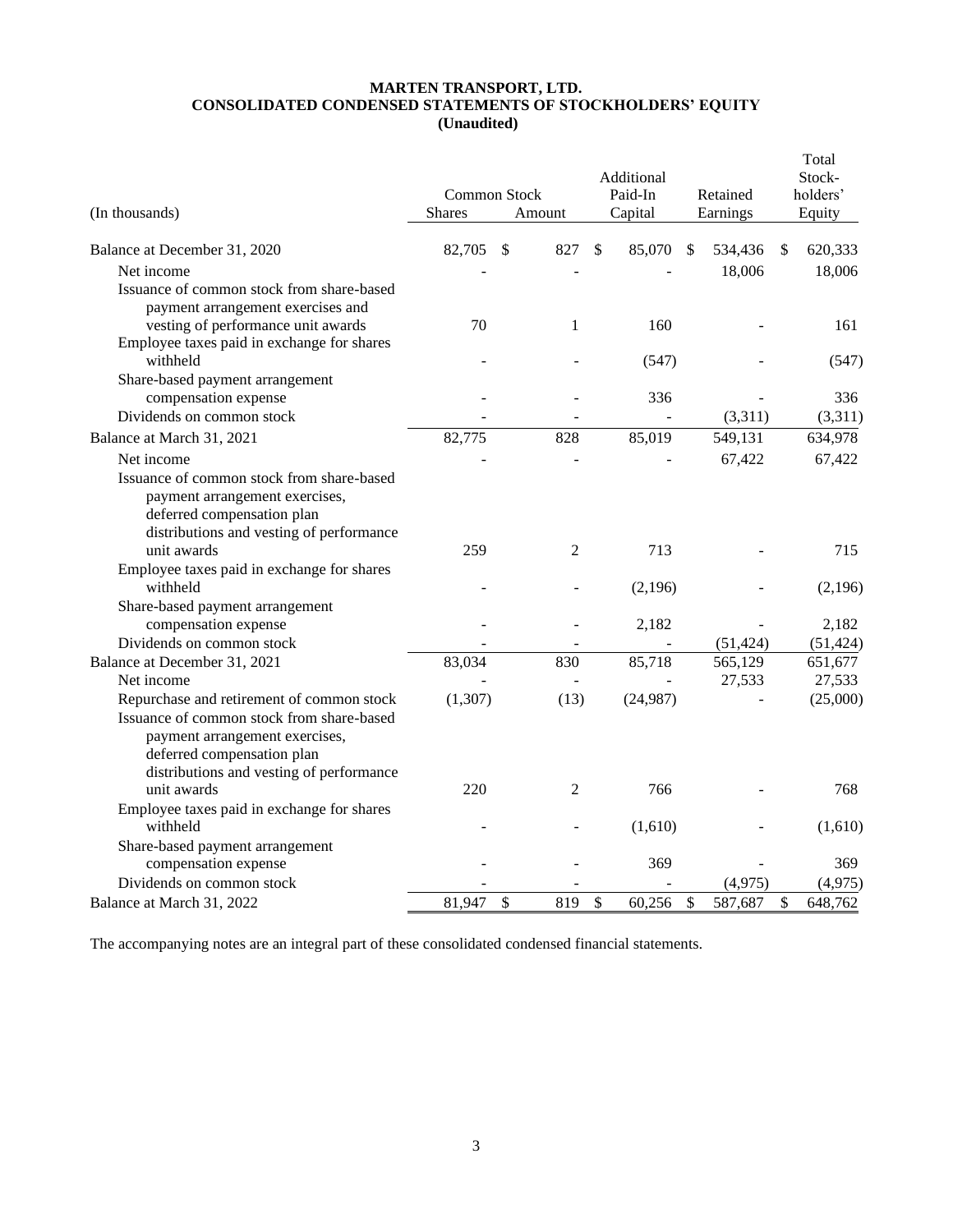# **MARTEN TRANSPORT, LTD. CONSOLIDATED CONDENSED STATEMENTS OF CASH FLOWS (Unaudited)**

|                                                                                   | Three Months<br>Ended March 31. |           |
|-----------------------------------------------------------------------------------|---------------------------------|-----------|
| (In thousands)                                                                    | 2022                            | 2021      |
| Cash flows provided by operating activities:                                      |                                 |           |
| Operations:                                                                       |                                 |           |
| Net income                                                                        | \$<br>27,533<br>\$              | 18,006    |
| Adjustments to reconcile net income to net cash provided by operating activities: |                                 |           |
| Depreciation                                                                      | 26,143                          | 25,687    |
| Tires in service amortization                                                     | 1,562                           | 1,642     |
| Gain on disposition of revenue equipment                                          | (4,540)                         | (1,984)   |
| Deferred income taxes                                                             | 1,755                           | 1,085     |
| Share-based payment arrangement compensation expense                              | 369                             | 336       |
| Changes in other current operating items:                                         |                                 |           |
| Receivables                                                                       | (26, 256)                       | (4,241)   |
| Prepaid expenses and other                                                        | 886                             | 1,445     |
| Accounts payable                                                                  | 5,572                           | 677       |
| Insurance and claims accruals                                                     | 578                             | 2,117     |
| Accrued and other current liabilities                                             | 6,338                           | (1,200)   |
| Net cash provided by operating activities                                         | 39,940                          | 43,570    |
|                                                                                   |                                 |           |
| Cash flows provided by/(used for) investing activities:                           |                                 |           |
| Revenue equipment additions                                                       | (9,352)                         | (30,226)  |
| Proceeds from revenue equipment dispositions                                      | 12,365                          | 13,896    |
| Buildings and land, office equipment and other additions                          | (2,566)                         | (1,050)   |
| Other                                                                             | (38)                            | (37)      |
| Net cash provided by/(used for) investing activities                              | 409                             | (17, 417) |
| Cash flows used for financing activities:                                         |                                 |           |
| Repurchase and retirement of common stock                                         | (25,000)                        |           |
| Dividends on common stock                                                         | (4,975)                         | (3,311)   |
| Issuance of common stock from share-based payment arrangement exercises,          |                                 |           |
| deferred compensation plan distributions and vesting of performance unit awards   | 768                             | 161       |
| Employee taxes paid in exchange for shares withheld                               | (1,610)                         | (547)     |
| Net cash used for financing activities                                            | (30, 817)                       | (3,697)   |
|                                                                                   |                                 |           |
| Net change in cash and cash equivalents                                           | 9,532                           | 22,456    |
| Cash and cash equivalents:                                                        |                                 |           |
| Beginning of period                                                               | 56,995                          | 66,127    |
| End of period                                                                     | \$<br>66,527<br>\$              | 88,583    |
|                                                                                   |                                 |           |
| Supplemental non-cash disclosure:                                                 |                                 |           |
| Change in property and equipment not yet paid                                     | \$<br>4,392<br>\$               | 5,505     |
| Supplemental disclosure of cash flow information:                                 |                                 |           |
| Cash paid for income taxes                                                        | \$<br>872<br>\$                 | 1,350     |
|                                                                                   |                                 |           |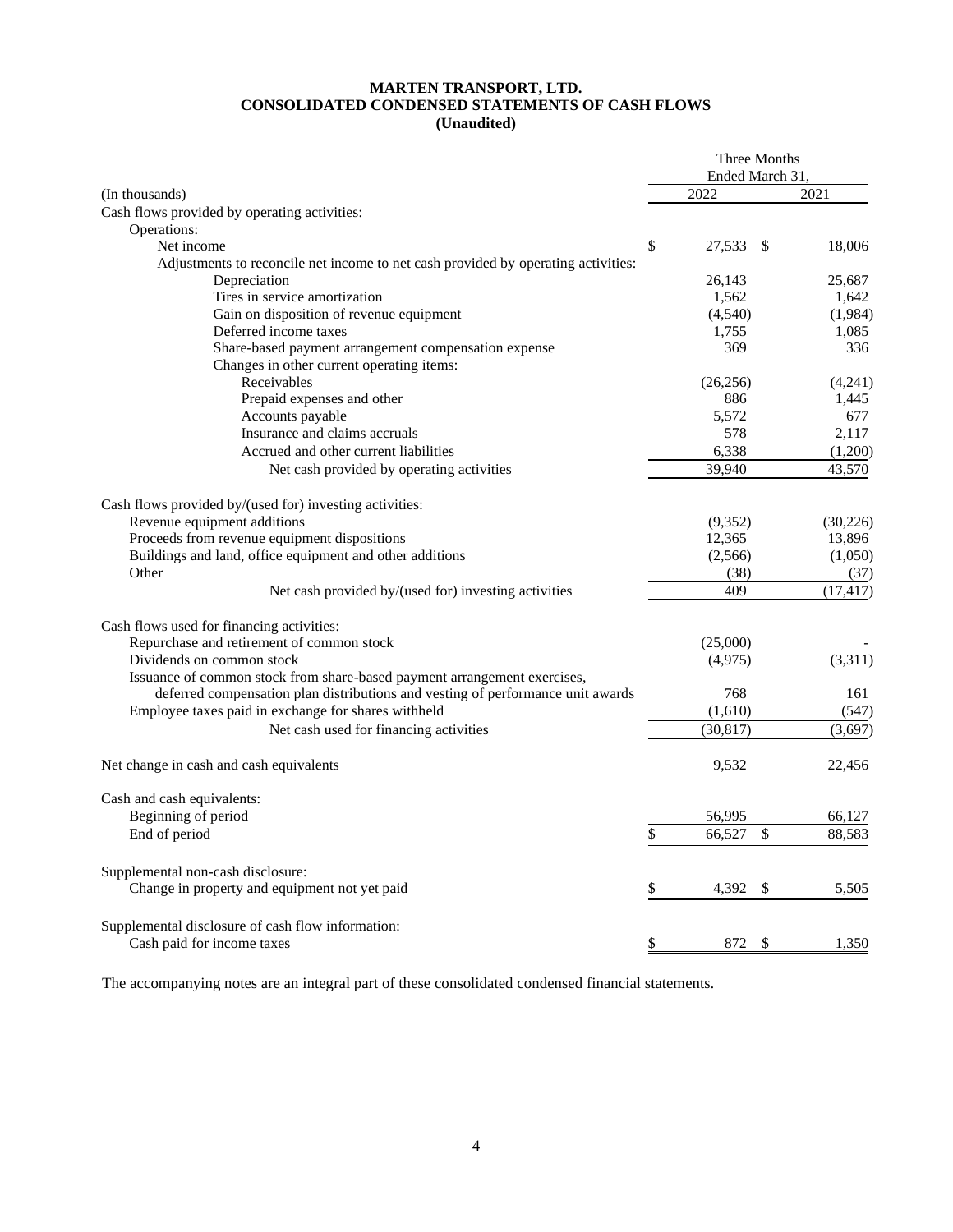## **MARTEN TRANSPORT, LTD. NOTES TO CONSOLIDATED CONDENSED FINANCIAL STATEMENTS THREE MONTHS ENDED MARCH 31, 2022 (Unaudited)**

#### (1) Consolidated Condensed Financial Statements

The accompanying unaudited consolidated condensed financial statements have been prepared in accordance with U.S. generally accepted accounting principles for interim financial statements, and therefore do not include all information and disclosures required by U.S. generally accepted accounting principles for complete financial statements. In the opinion of management, such statements reflect all adjustments (consisting of normal recurring adjustments) considered necessary to fairly present our consolidated financial condition, results of operations and cash flows for the interim periods presented. The results of operations for any interim period do not necessarily indicate the results for the full year. The unaudited interim consolidated condensed financial statements should be read with reference to the consolidated financial statements and notes to consolidated financial statements in our 2021 Annual Report on Form 10-K.

#### (2) Earnings per Common Share

Basic and diluted earnings per common share were computed as follows:

|                                                                 | Three Months<br>Ended March 31, |        |      |        |  |  |
|-----------------------------------------------------------------|---------------------------------|--------|------|--------|--|--|
| (In thousands, except per share amounts)                        |                                 | 2022   |      | 2021   |  |  |
| Numerator:                                                      |                                 |        |      |        |  |  |
| Net income                                                      |                                 | 27,533 |      | 18,006 |  |  |
| Denominator:                                                    |                                 |        |      |        |  |  |
| Basic earnings per common share - weighted-average shares       |                                 | 82.938 |      | 82,758 |  |  |
| Effect of dilutive stock options                                |                                 | 308    |      | 601    |  |  |
| Diluted earnings per common share - weighted-average shares and |                                 |        |      |        |  |  |
| assumed conversions                                             |                                 | 83.246 |      | 83,359 |  |  |
|                                                                 |                                 |        |      |        |  |  |
| Basic earnings per common share                                 |                                 | 0.33   | - \$ | 0.22   |  |  |
| Diluted earnings per common share                               |                                 | 0.33   | S.   | 0.22   |  |  |

Options totaling 452,000 and 193,750 equivalent shares for the three-month periods ended March 31, 2022 and 2021, respectively, were outstanding but were not included in the calculation of diluted earnings per share because including the options in the denominator would be antidilutive, or decrease the number of weighted-average shares, due to their exercise prices exceeding the average market price of the common shares, or because inclusion of average unrecognized compensation expense in the calculation would cause the options to be antidilutive.

Unvested performance unit awards totaling 40,263 equivalent shares for the three-month period ended March 31, 2021 were considered outstanding but were not included in the calculation of diluted earnings per share because inclusion of average unrecognized compensation expense in the calculation would cause the performance units to be antidilutive. There were no such equivalent shares for the three-month period ended March 31, 2022.

#### (3) Long-Term Debt

We maintain a credit agreement that provides for an unsecured committed credit facility with an aggregate principal amount of \$30.0 million which matures in August 2023. At March 31, 2022, there was no outstanding principal balance on the facility. As of that date, we had outstanding standby letters of credit to guarantee settlement of self-insurance claims of \$18.5 million and remaining borrowing availability of \$11.5 million. At December 31, 2021, there was also no outstanding principal balance on the facility. As of that date, we also had outstanding standby letters of credit of \$18.5 million on the facility. This facility bears interest at a variable rate based on the Term SOFR Rate or the lender's Prime Rate, in each case plus/minus applicable margins. The interest rate for the facility that would apply to outstanding principal balances was 1.15% at March 31, 2022.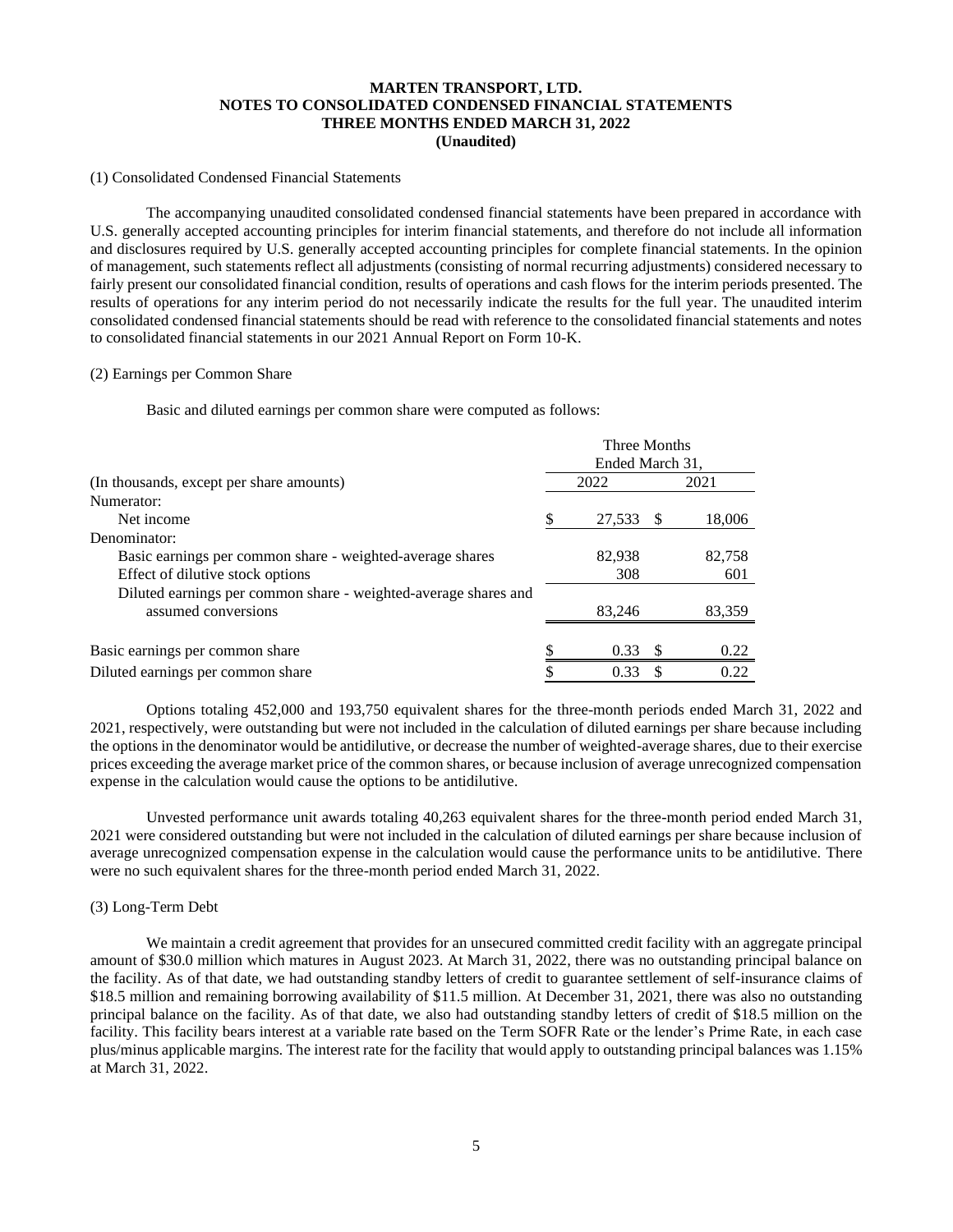Our credit facility prohibits us from paying, in any fiscal year, stock redemptions and dividends in excess of 25% of our net income from the prior fiscal year. Waivers allowing stock redemptions and dividends in excess of the 25% limitation in total amounts of up to \$80 million in each of 2022 and 2021 were obtained from the lender in March 2022 and August 2021, respectively. This facility also contains restrictive covenants which, among other matters, require us to maintain compliance with cash flow leverage and fixed charge coverage ratios. We were in compliance with all covenants at March 31, 2022 and December 31, 2021.

### (4) Related Party Transactions

We purchase fuel and tires and obtain related services from Bauer Built, Inc., or BBI. Jerry M. Bauer, the chairman of the board and chief executive officer of BBI, is one of our directors. We paid BBI \$105,000 in the first three months of 2022 and \$76,000 in the first three months of 2021 for fuel, tires and related services. In addition, we paid \$269,000 in the first three months of 2022 and \$396,000 in the first three months of 2021 to tire manufacturers for tires that were provided by BBI. BBI received commissions from the tire manufacturers related to these purchases.

#### (5) Share Repurchase Program and Subsequent Event

In August 2019, our Board of Directors approved and we announced an increase from current availability in our existing share repurchase program providing for the repurchase of up to \$34 million, or approximately 1.8 million shares, of our common stock, which was increased by our Board of Directors to 2.7 million shares in August 2020 to reflect the threefor-two stock split effected in the form of a stock dividend on August 13, 2020. The share repurchase program allows purchases on the open market or through private transactions in accordance with Rule 10b-18 of the Exchange Act. The timing and extent to which we repurchase shares depends on market conditions and other corporate considerations. The repurchase program does not have an expiration date.

We repurchased and retired 1.3 million shares of common stock for \$25.0 million in the first quarter of 2022. We did not repurchase any shares in 2021. As of March 31, 2022, future repurchases of up to \$8.4 million, or approximately 1.3 million shares, were available in the share repurchase program.

On May 3, 2022, our Board of Directors approved and we announced an additional increase from current availability in our existing share repurchase program providing for the repurchase of up to \$50.0 million, or approximately 3.1 million shares of our common stock.

## (6) Dividends

In 2010, we announced that our Board of Directors approved a regular cash dividend program to our stockholders, subject to approval each quarter. A quarterly cash dividend of \$0.06 per share of common stock was paid in the first quarter of 2022 which totaled \$5.0 million. A quarterly cash dividend of \$0.04 per share of common stock was paid in the first quarter of 2021 which totaled \$3.3 million.

Our ability to pay cash dividends is currently limited by restrictions contained in our revolving credit facility, which prohibits us from paying, in any fiscal year, stock redemptions and dividends in excess of 25% of our net income from the prior fiscal year. Waivers allowing stock redemptions and dividends in excess of the 25% limitation in total amounts of up to \$80 million in each of 2022 and 2021 were obtained from the lender in March 2022 and August 2021, respectively.

## (7) Accounting for Share-based Payment Arrangement Compensation

We account for share-based payment arrangements in accordance with Financial Accounting Standards Board, or FASB, Accounting Standards Codification, or ASC, 718, *Compensation – Stock Compensation*. During the first three months of 2022, there were no significant changes to the structure of our stock-based award plans. Pre-tax compensation expense related to stock options and performance unit awards recorded in the first three months of 2022 and 2021 was \$369,000 and \$336,000, respectively.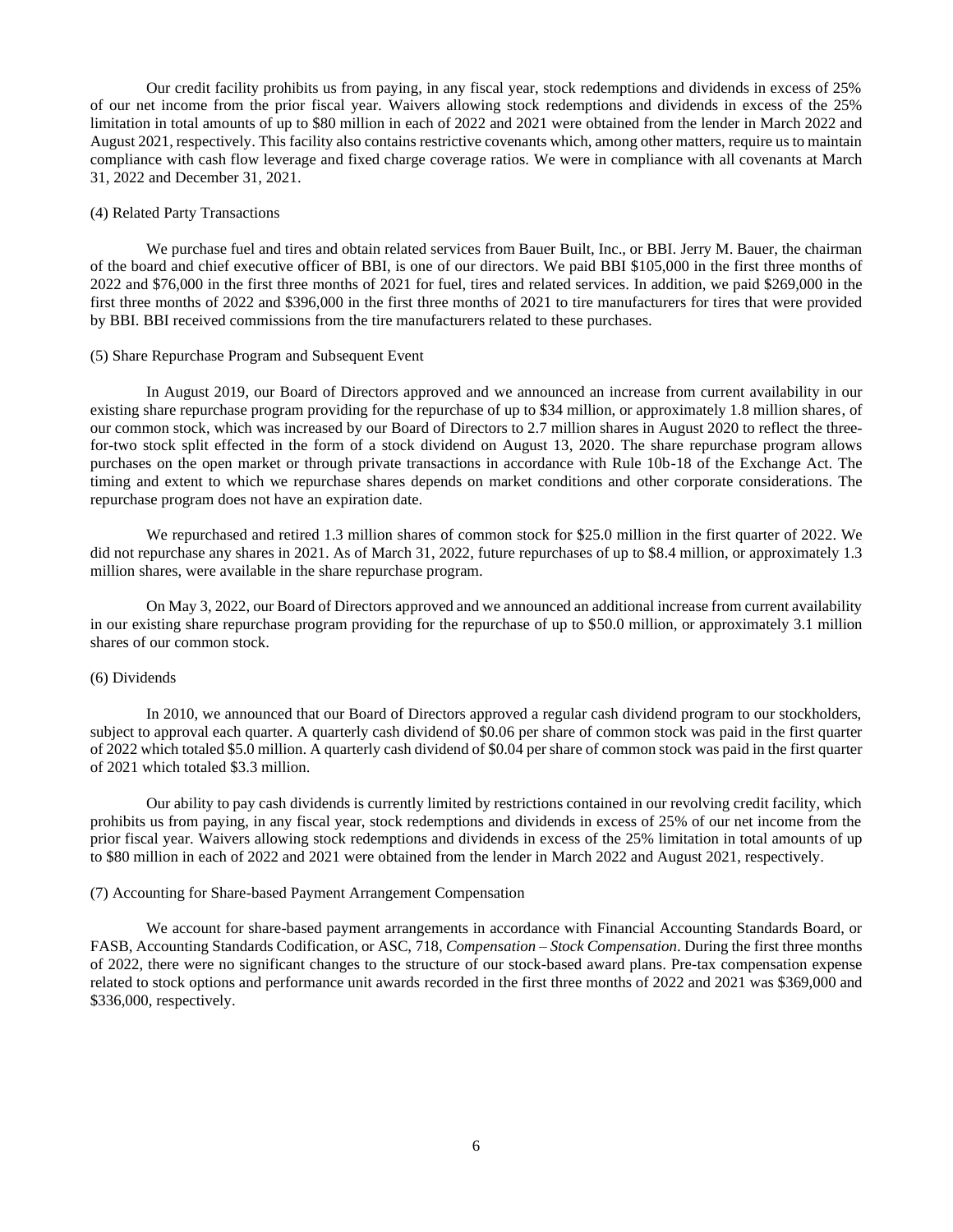## (8) Termination of Deferred Compensation Plan

On May 5, 2020, our Compensation Committee and Board of Directors approved the termination of our Deferred Compensation Plan. The plan was an unfunded, nonqualified deferred compensation plan designed to allow board elected officers and other select members of our management designated by our Compensation Committee to save for retirement on a tax-deferred basis. The termination was effective May 5, 2021. All shares of Company common stock within the plan were distributed by March 31, 2022.

## (9) Fair Value of Financial Instruments

The carrying amounts of cash equivalents, accounts receivable and accounts payable approximate fair value because of the short maturity of these instruments.

#### (10) Commitments and Contingencies

We are committed to new revenue equipment purchases of \$38.6 million and building construction obligations of \$5.8 million through the remainder of 2022. We also have commitments to purchase \$23.1 million of new revenue equipment in 2023. Operating lease obligation expenditures through 2024 total \$583,000.

We self-insure, in part, for losses relating to workers' compensation, auto liability, general liability, cargo and property damage claims, along with employees' health insurance with varying risk retention levels. We maintain insurance coverage for per-incident and total losses in excess of these risk retention levels in amounts we consider adequate based upon historical experience and our ongoing review, and reserve currently for the estimated cost of the uninsured portion of pending claims.

We are also involved in other legal actions that arise in the ordinary course of business. In the opinion of management, based upon present knowledge of the facts, it is remote that the ultimate outcome of any such legal actions will have a material adverse effect upon our long-term financial position or results of operations.

### (11) Revenue and Business Segments

We account for our revenue in accordance with FASB ASC 606, *Revenue from Contracts with Customers*. We combine our five current operating segments into four reporting segments (Truckload, Dedicated, Intermodal and Brokerage) for financial reporting purposes. These four reporting segments are also the appropriate categories for the disaggregation of our revenue under FASB ASC 606.

We have strategically transitioned from a refrigerated long-haul carrier to a multifaceted business offering a network of refrigerated and dry truck-based transportation capabilities across our five distinct business platforms – Truckload, Dedicated, Intermodal, Brokerage and MRTN de Mexico.

The primary source of our operating revenue is provided by our Truckload segment through a combination of regional short-haul and medium-to-long-haul full-load transportation services. We transport food and other consumer packaged goods that require a temperature-controlled or insulated environment, along with dry freight, across the United States and into and out of Mexico and Canada. Our agreements with customers are typically for one year.

Our Dedicated segment provides customized transportation solutions tailored to meet individual customers' requirements, utilizing temperature-controlled trailers, dry vans and other specialized equipment within the United States. Our agreements with customers range from three to five years and are subject to annual rate reviews.

Generally, we are paid by the mile for our Truckload and Dedicated services. We also derive Truckload and Dedicated revenue from fuel surcharges, loading and unloading activities, equipment detention and other accessorial services. The main factors that affect our Truckload and Dedicated revenue are the rate per mile we receive from our customers, the percentage of miles for which we are compensated, the number of miles we generate with our equipment and changes in fuel prices. We monitor our revenue production primarily through average Truckload and Dedicated revenue, net of fuel surcharges, per tractor per week. We also analyze our average Truckload and Dedicated revenue, net of fuel surcharges, per total mile, non-revenue miles percentage, the miles per tractor we generate, our fuel surcharge revenue, our accessorial revenue and our other sources of operating revenue.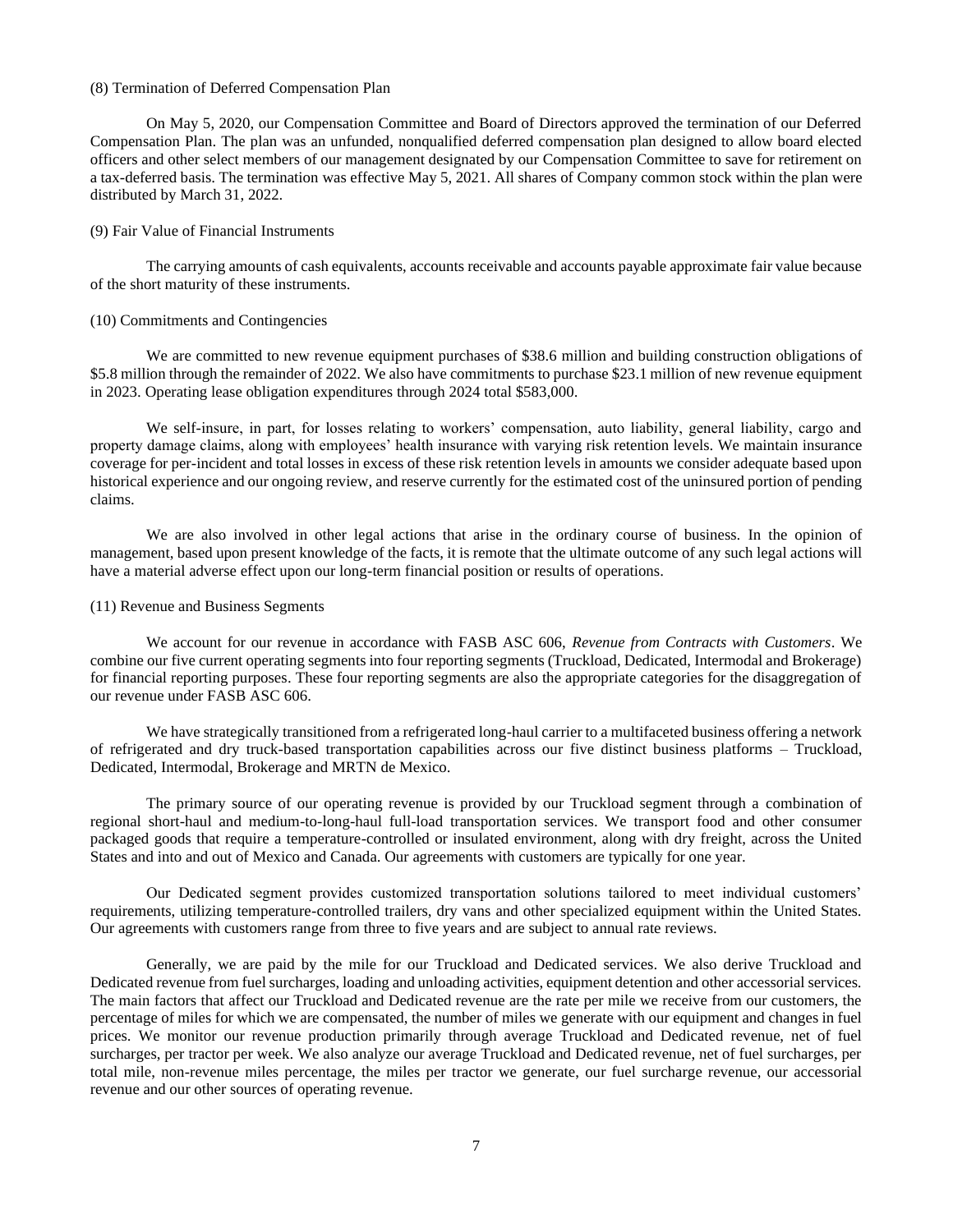Our Intermodal segment transports our customers' freight within the United States utilizing our refrigerated containers and our temperature-controlled trailers, each on railroad flatcars for portions of trips, with the balance of the trips using our tractors or, to a lesser extent, contracted carriers. The main factors that affect our Intermodal revenue are the rate per mile and other charges we receive from our customers.

Our Brokerage segment develops contractual relationships with and arranges for third-party carriers to transport freight for our customers in temperature-controlled trailers and dry vans within the United States and into and out of Mexico through Marten Transport Logistics, LLC, which was established in 2007 and operates pursuant to brokerage authority granted by the United States Department of Transportation, or DOT. We retain the billing, collection and customer management responsibilities. The main factors that affect our Brokerage revenue are the rate per mile and other charges that we receive from our customers.

Operating results of our MRTN de Mexico business which offers our customers door-to-door service between the United States and Mexico with our Mexican partner carriers is reported within our Truckload and Brokerage segments.

Our customer agreements are typically for one-year terms except for our Dedicated agreements which range from three to five years with annual rate reviews. Under FASB ASC 606, the contract date for each individual load within each of our four reporting segments is generally the date that each load is tendered to and accepted by us. For each load transported within each of our four reporting segments, the entire amount of revenue to be recognized is a single performance obligation and our agreements with our customers detail the per-mile charges for line haul and fuel surcharges, along with the rates for loading and unloading, stop offs and drops, equipment detention and other accessorial services, which is the transaction price. There are no discounts that would be a material right or consideration payable to a customer. We are required to recognize revenue and related expenses over time, from load pickup to delivery, for each load within each of our four reporting segments. We base our calculation of the amount of revenue to record in each period for individual loads picking up in one period and delivering in the following period using the number of hours estimated to be incurred within each period applied to each estimated transaction price. Contract assets for this estimated revenue which are classified within prepaid expenses and other within our consolidated condensed balance sheets were \$3.4 million and \$2.2 million as of March 31, 2022 and December 31, 2021, respectively. We had no impairment losses on contract assets in the first three months of 2022 or in 2021. We bill our customers for loads after delivery is complete with standard payment terms of 30 days.

We account for revenue of our Intermodal and Brokerage segments and revenue on freight transported by independent contractors within our Truckload and Dedicated segments on a gross basis because we are the principal service provider controlling the promised service before it is transferred to each customer. We are primarily responsible for fulfilling the promise to provide each specified service to each customer. We bear the primary risk of loss in the event of cargo claims by our customers. We also have complete control and discretion in establishing the price for each specified service. Accordingly, all such revenue billed to customers is classified as operating revenue and all corresponding payments to carriers for transportation services we arrange in connection with brokerage and intermodal activities and to independent contractor providers of revenue equipment are classified as purchased transportation expense within our consolidated condensed statements of operations.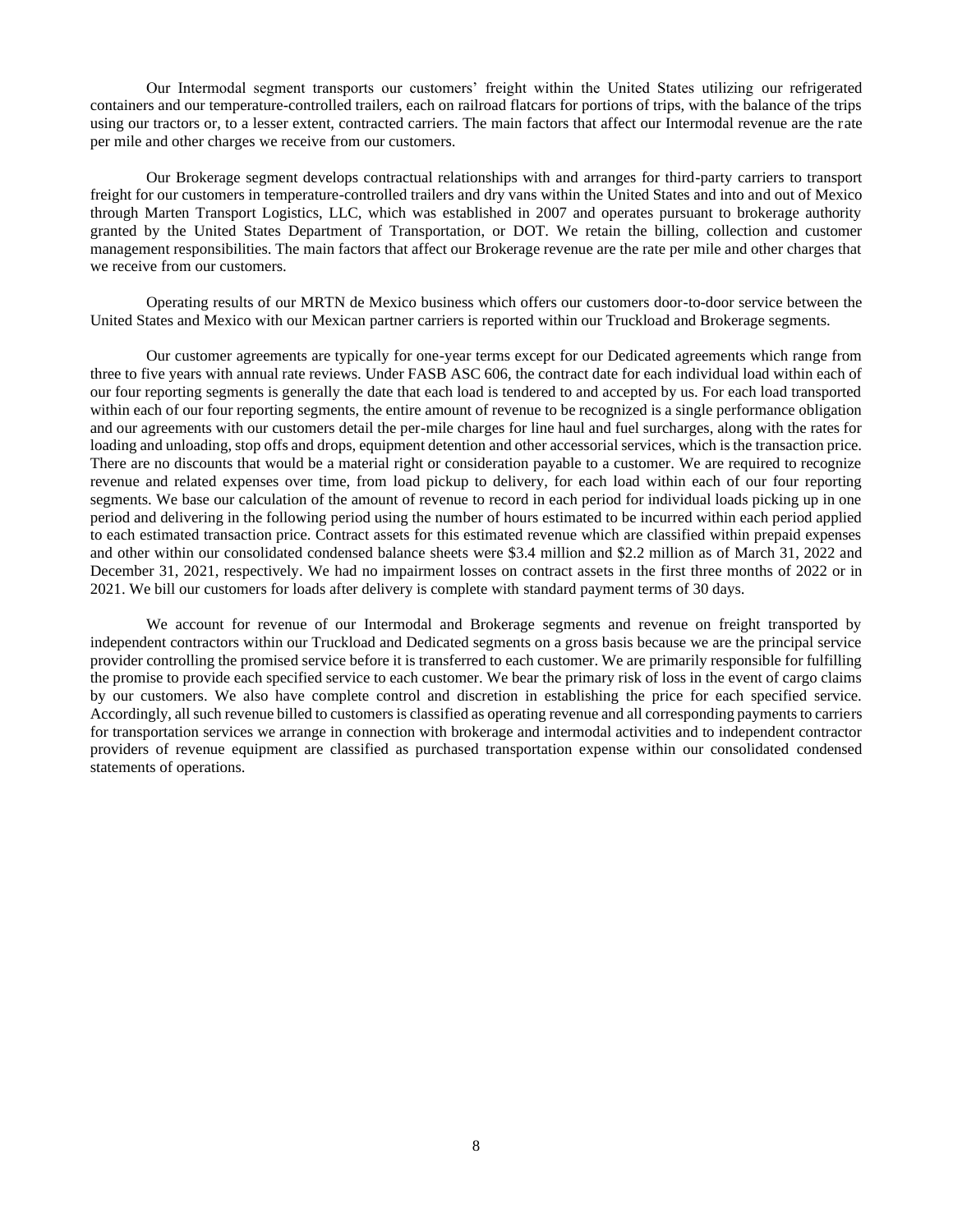The following table sets forth for the periods indicated our operating revenue and operating income by segment. We do not prepare separate balance sheets by segment and, as a result, assets are not separately identifiable by segment.

|                                                   | Three Months    |               |         |
|---------------------------------------------------|-----------------|---------------|---------|
|                                                   | Ended March 31, |               |         |
| (In thousands)                                    | 2022            |               | 2021    |
| Operating revenue:                                |                 |               |         |
| Truckload revenue, net of fuel surcharge revenue  | \$<br>95,170    | <sup>\$</sup> | 83,919  |
| Truckload fuel surcharge revenue                  | 17,620          |               | 10,996  |
| <b>Total Truckload revenue</b>                    | 112,790         |               | 94,915  |
| Dedicated revenue, net of fuel surcharge revenue  | 78,421          |               | 66,902  |
| Dedicated fuel surcharge revenue                  | 18,339          |               | 11,335  |
| <b>Total Dedicated revenue</b>                    | 96,760          |               | 78,237  |
| Intermodal revenue, net of fuel surcharge revenue | 25,605          |               | 19,446  |
| Intermodal fuel surcharge revenue                 | 6,037           |               | 2,558   |
| Total Intermodal revenue                          | 31,642          |               | 22,004  |
| Brokerage revenue                                 | 46,089          |               | 27,890  |
| Total operating revenue                           | \$<br>287,281   | \$            | 223,046 |
| Operating income:                                 |                 |               |         |
| Truckload                                         | \$<br>15,571    | <sup>\$</sup> | 11,415  |
| Dedicated                                         | 10,645          |               | 8,936   |
| Intermodal                                        | 5,036           |               | 1,461   |
| <b>Brokerage</b>                                  | 4,606           |               | 2,186   |
| Total operating income                            | \$<br>35,858    | \$            | 23,998  |

Truckload segment depreciation expense was \$13.0 million and \$13.2 million, Dedicated segment depreciation expense was \$11.1 million and \$10.7 million, Intermodal segment depreciation expense was \$1.7 million and \$1.5 million, and Brokerage segment depreciation expense was \$338,000 and \$282,000 in the three-month periods ended March 31, 2022 and 2021, respectively.

#### (12) Use of Estimates

We must make estimates and assumptions to prepare the consolidated condensed financial statements in conformity with U.S. generally accepted accounting principles. These estimates and assumptions affect the reported amounts of assets and liabilities and the disclosure of contingent assets and liabilities in the consolidated condensed financial statements and the reported amount of revenue and expenses during the reporting period. These estimates are primarily related to insurance and claims accruals and depreciation. Ultimate results could differ from these estimates.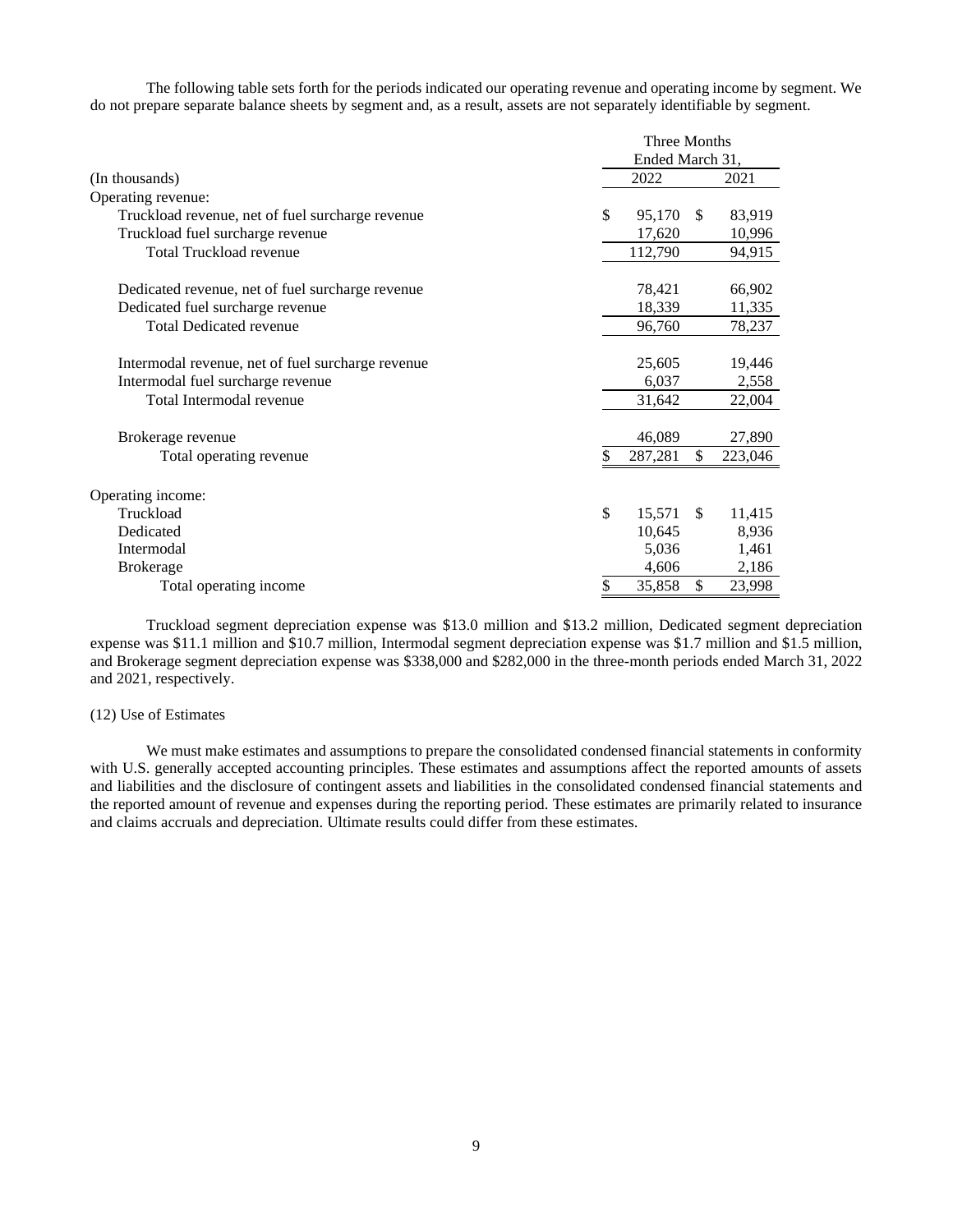# **Item 2. Management's Discussion and Analysis of Financial Condition and Results of Operations.**

 *The following discussion and analysis of our financial condition and results of operations should be read together with the selected consolidated financial data and our consolidated condensed financial statements and the related notes appearing elsewhere in this report. This discussion and analysis contains forward-looking statements that involve risks, uncertainties and assumptions. Our actual results may differ materially from those anticipated in these forward-looking statements as a result of many factors, including but not limited to those included in our Form 10-K, Part I, Item 1A for the year ended December 31, 2021. We do not assume, and specifically disclaim, any obligation to update any forward-looking statement contained in this report.*

#### **Overview**

We have strategically transitioned from a refrigerated long-haul carrier to a multifaceted business offering a network of refrigerated and dry truck-based transportation capabilities across our five distinct business platforms – Truckload, Dedicated, Intermodal, Brokerage and MRTN de Mexico.

The primary source of our operating revenue is provided by our Truckload segment through a combination of regional short-haul and medium-to-long-haul full-load transportation services. We transport food and other consumer packaged goods that require a temperature-controlled or insulated environment, along with dry freight, across the United States and into and out of Mexico and Canada. Our agreements with customers are typically for one year.

Our Dedicated segment provides customized transportation solutions tailored to meet each individual customer's requirements, utilizing temperature-controlled trailers, dry vans and other specialized equipment within the United States. Our agreements with customers range from three to five years and are subject to annual rate reviews.

Generally, we are paid by the mile for our Truckload and Dedicated services. We also derive Truckload and Dedicated revenue from fuel surcharges, loading and unloading activities, equipment detention and other accessorial services. The main factors that affect our Truckload and Dedicated revenue are the rate per mile we receive from our customers, the percentage of miles for which we are compensated, the number of miles we generate with our equipment and changes in fuel prices. We monitor our revenue production primarily through average Truckload and Dedicated revenue, net of fuel surcharges, per tractor per week. We also analyze our average Truckload and Dedicated revenue, net of fuel surcharges, per total mile, non-revenue miles percentage, the miles per tractor we generate, our fuel surcharge revenue, our accessorial revenue and our other sources of operating revenue.

Our Intermodal segment transports our customers' freight within the United States utilizing our refrigerated containers and our temperature-controlled trailers, each on railroad flatcars for portions of trips, with the balance of the trips using our tractors or, to a lesser extent, contracted carriers. The main factors that affect our Intermodal revenue are the rate per mile and other charges we receive from our customers.

Our Brokerage segment develops contractual relationships with and arranges for third-party carriers to transport freight for our customers in temperature-controlled trailers and dry vans within the United States and into and out of Mexico through Marten Transport Logistics, LLC, which was established in 2007 and operates pursuant to brokerage authority granted by the DOT. We retain the billing, collection and customer management responsibilities. The main factors that affect our Brokerage revenue are the rate per mile and other charges that we receive from our customers.

Operating results of our MRTN de Mexico business which offers our customers door-to-door service between the United States and Mexico with our Mexican partner carriers is reported within our Truckload and Brokerage segments.

In addition to the factors discussed above, our operating revenue is also affected by, among other things, the United States economy, inventory levels, the level of truck and rail capacity in the transportation market, a contracting driver market, severe weather conditions and specific customer demand.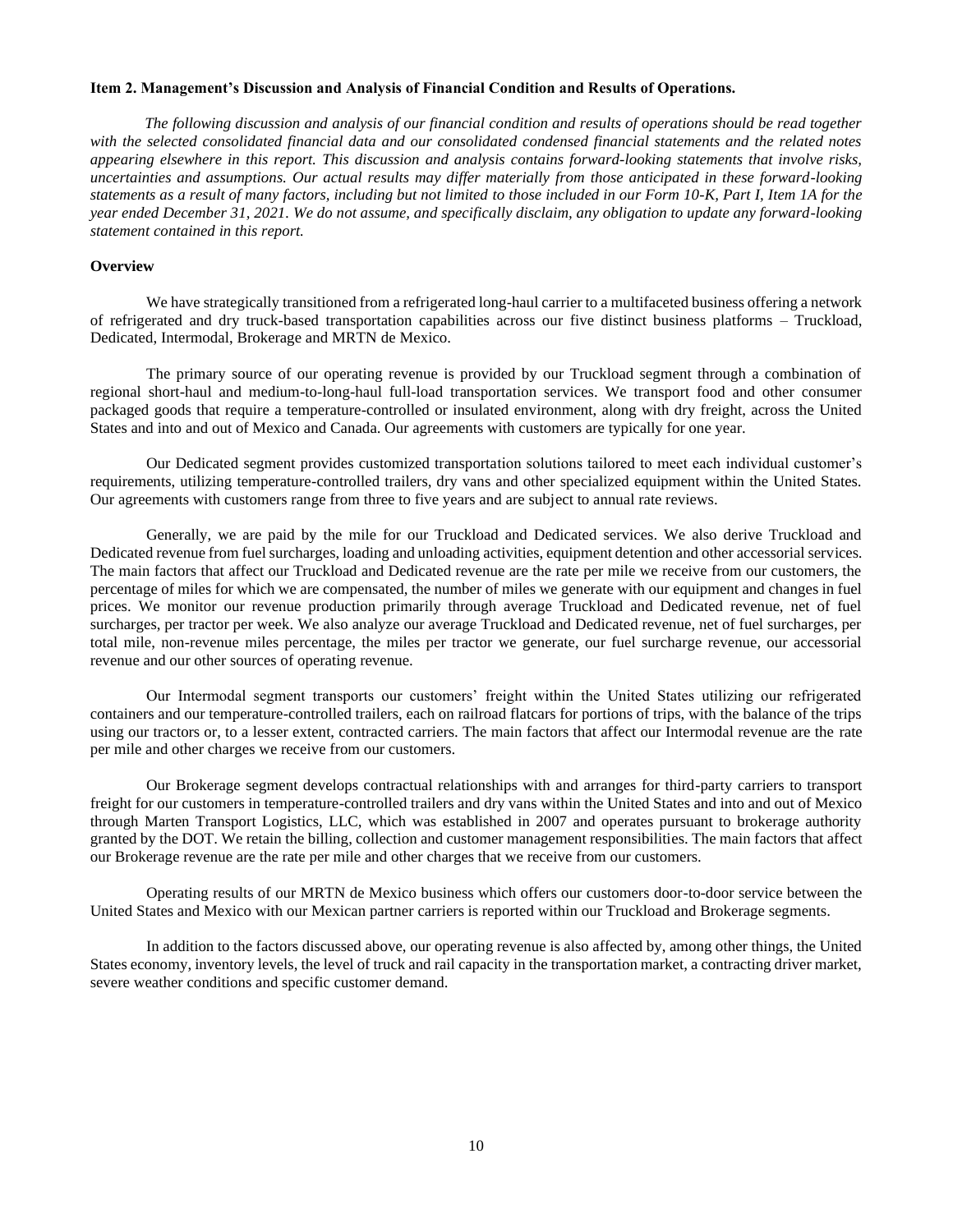Our operating revenue increased \$64.2 million, or 28.8%, in the first three months of 2022 from the first three months of 2021. Our operating revenue, net of fuel surcharges, increased \$47.1 million, or 23.8%, compared with the first three months of 2021. Truckload segment revenue, net of fuel surcharges, increased 13.4% from the first three months of 2021 primarily due to an increase in our average revenue per tractor, despite a reduction in our average number of tractors. Dedicated segment revenue, net of fuel surcharges, increased 17.2% from the first three months of 2021 primarily due to an increase in our average revenue per tractor. Intermodal segment revenue, net of fuel surcharges, increased 31.7% from the first three months of 2021 primarily due to an increase in revenue per load. Brokerage segment revenue increased 65.3% primarily due to increases in both the number of loads and in revenue per load in the first three months of 2022. Fuel surcharge revenue increased to \$42.0 million in the first three months of 2022 from \$24.9 million in the first three months of 2021, primarily due to higher fuel costs.

Our profitability is impacted by the variable costs of transporting freight for our customers, fixed costs, and expenses containing both fixed and variable components. The variable costs include fuel expense, driver-related expenses, such as wages, benefits, training, and recruitment, and independent contractor costs, which are recorded under purchased transportation. Expenses that have both fixed and variable components include maintenance and tire expense and our cost of insurance and claims. These expenses generally vary with the miles we travel, but also have a controllable component based on safety, fleet age, efficiency and other factors. Our main fixed costs relate to the acquisition and subsequent depreciation of long-term assets, such as revenue equipment and operating terminals. We expect our annual cost of tractor and trailer ownership will increase in future periods as a result of higher prices of new equipment, along with any increases in fleet size. Although certain factors affecting our expenses are beyond our control, we monitor them closely and attempt to anticipate changes in these factors in managing our business. For example, fuel prices have significantly fluctuated over the past several years. We manage our exposure to changes in fuel prices primarily through fuel surcharge programs with our customers, as well as through volume fuel purchasing arrangements with national fuel centers and bulk purchases of fuel at our terminals. To help further reduce fuel expense, we have installed and tightly manage the use of auxiliary power units in our tractors to provide climate control and electrical power for our drivers without idling the tractor engine, and also have improved the fuel usage in the temperature-control units on our trailers. For our Intermodal and Brokerage segments, our profitability is impacted by the percentage of revenue which is payable to the providers of the transportation services we arrange. This expense is included within purchased transportation in our consolidated condensed statements of operations.

Our operating income improved 49.4% to \$35.9 million in the first three months of 2022 from \$24.0 million in the first three months of 2021. Our operating expenses as a percentage of operating revenue, or "operating ratio," improved to 87.5% in the first three months of 2022 from 89.2% in the first three months of 2021. Operating expenses as a percentage of operating revenue, with both amounts net of fuel surcharges, improved to 85.4% in the first three months of 2022 from 87.9% in the first three months of 2021. Our net income improved 52.9% to \$27.5 million, or \$0.33 per diluted share, in the first three months of 2022 from \$18.0 million, or \$0.22 per diluted share, in the first three months of 2021.

Our business requires substantial, ongoing capital investments, particularly for new tractors and trailers. At March 31, 2022, we had \$66.5 million of cash and cash equivalents, \$648.8 million in stockholders' equity and no long-term debt outstanding. In the first three months of 2022, net cash flows provided by operating activities of \$39.9 million were primarily used to repurchase and retire 1.3 million shares of our common stock for \$25.0 million, to pay cash dividends of \$5.0 million, and to construct and upgrade regional operating facilities in the amount of \$2.5 million, resulting in a \$9.5 million increase in cash and cash equivalents. We estimate that capital expenditures, net of proceeds from dispositions, will be approximately \$153 million in the remainder of 2022. A quarterly cash dividend of \$0.06 per share of common stock was paid in the first quarter of 2022 which totaled \$5.0 million. We believe our sources of liquidity are adequate to meet our current and anticipated needs for at least the next twelve months. Based upon anticipated cash flows, existing cash and cash equivalents balances, current borrowing availability and other sources of financing we expect to be available to us, we do not anticipate any significant liquidity constraints in the foreseeable future.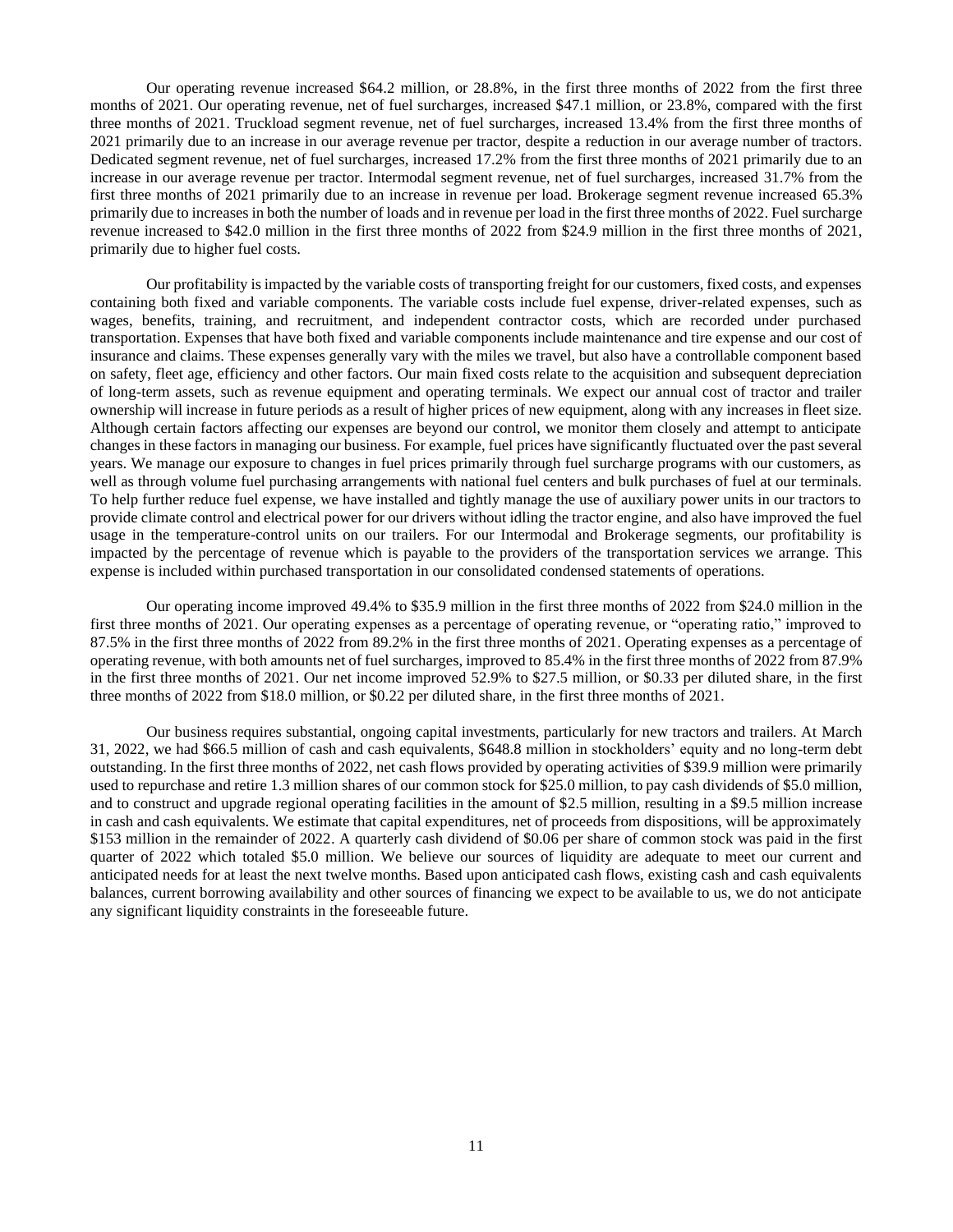We continue to invest considerable time and capital resources to actively implement and promote long-term environmentally sustainable solutions that drive reductions in our fuel and electricity consumption and decrease our carbon footprint. These initiatives include (i) reducing idle time for our tractors by installing and tightly managing the use of auxiliary power units, which are powered by solar panels and provide climate control and electrical power for our drivers without idling the tractor engine, (ii) improving the energy efficiency of our newer, more aerodynamic and well-maintained tractor and trailer fleets by optimizing the equipment's specifications, weight and tractor speed, equipping our tractors with automatic transmissions, converting the refrigeration units in our refrigerated trailers to the new, more-efficient CARB refrigeration units along with increasing the insulation in the trailer walls and installing trailer skirts, and using ultra-fuel efficient and wide-based tires, and (iii) upgrading all of our facilities to indoor and outdoor LED lighting along with converting all of our facilities to solar power. Additionally, we are an active participant in the United States Environmental Protection Agency, or EPA, SmartWay Transport Partnership, in which freight shippers, carriers, logistics companies and other voluntary stakeholders partner with the EPA to measure, benchmark and improve logistics operations to reduce their environmental footprint.

This Management's Discussion and Analysis of Financial Condition and Results of Operations includes discussions of operating revenue, net of fuel surcharge revenue; Truckload, Dedicated and Intermodal revenue, net of fuel surcharge revenue; operating expenses as a percentage of operating revenue, each net of fuel surcharge revenue; and net fuel expense (fuel and fuel taxes net of fuel surcharge revenue and surcharges passed through to independent contractors, outside drayage carriers and railroads). We provide these additional disclosures because management believes these measures provide a more consistent basis for comparing results of operations from period to period. These financial measures in this report have not been determined in accordance with U.S. generally accepted accounting principles (GAAP). Pursuant to Item 10(e) of Regulation S-K, we have included the amounts necessary to reconcile these non-GAAP financial measures to the most directly comparable GAAP financial measures of operating revenue, operating expenses divided by operating revenue, and fuel and fuel taxes.

### **Results of Operations**

The following table sets forth for the periods indicated certain operating statistics regarding our revenue and operations:

|                                                                        | Three Months<br>Ended March 31, |             |               |        |
|------------------------------------------------------------------------|---------------------------------|-------------|---------------|--------|
|                                                                        |                                 | 2022        |               | 2021   |
| Truckload Segment:                                                     |                                 |             |               |        |
| Revenue (in thousands)                                                 | \$                              | 112,790     | \$            | 94,915 |
| Average revenue, net of fuel surcharges, per tractor per week $^{(1)}$ | \$                              | 4,977 \$    |               | 4,057  |
| Average tractors $(1)$                                                 |                                 | 1,487       |               | 1,609  |
| Average miles per trip                                                 |                                 | 520         |               | 534    |
| Total miles (in thousands)                                             |                                 | 35,372      |               | 38,283 |
| Dedicated Segment:                                                     |                                 |             |               |        |
| Revenue (in thousands)                                                 | \$                              | 96,760      | \$            | 78,237 |
| Average revenue, net of fuel surcharges, per tractor per week $^{(1)}$ | \$                              | 3,851       | $\mathcal{S}$ | 3,214  |
| Average tractors <sup>(1)</sup>                                        |                                 | 1,584       |               | 1,619  |
| Average miles per trip                                                 |                                 | 341         |               | 307    |
| Total miles (in thousands)                                             |                                 | 32,753      |               | 31,999 |
| Intermodal Segment:                                                    |                                 |             |               |        |
| Revenue (in thousands)                                                 | \$                              | $31,642$ \$ |               | 22,004 |
| Loads                                                                  |                                 | 8,294       |               | 7,982  |
| Average tractors                                                       |                                 | 162         |               | 134    |
| <b>Brokerage Segment:</b>                                              |                                 |             |               |        |
| Revenue (in thousands)                                                 | \$                              | 46,089      | $\mathbb{S}$  | 27,890 |
| Loads                                                                  |                                 | 19,684      |               | 14,575 |

(1) Includes tractors driven by both company-employed drivers and independent contractors. Independent contractors provided 87 and 133 tractors as of March 31, 2022 and 2021, respectively.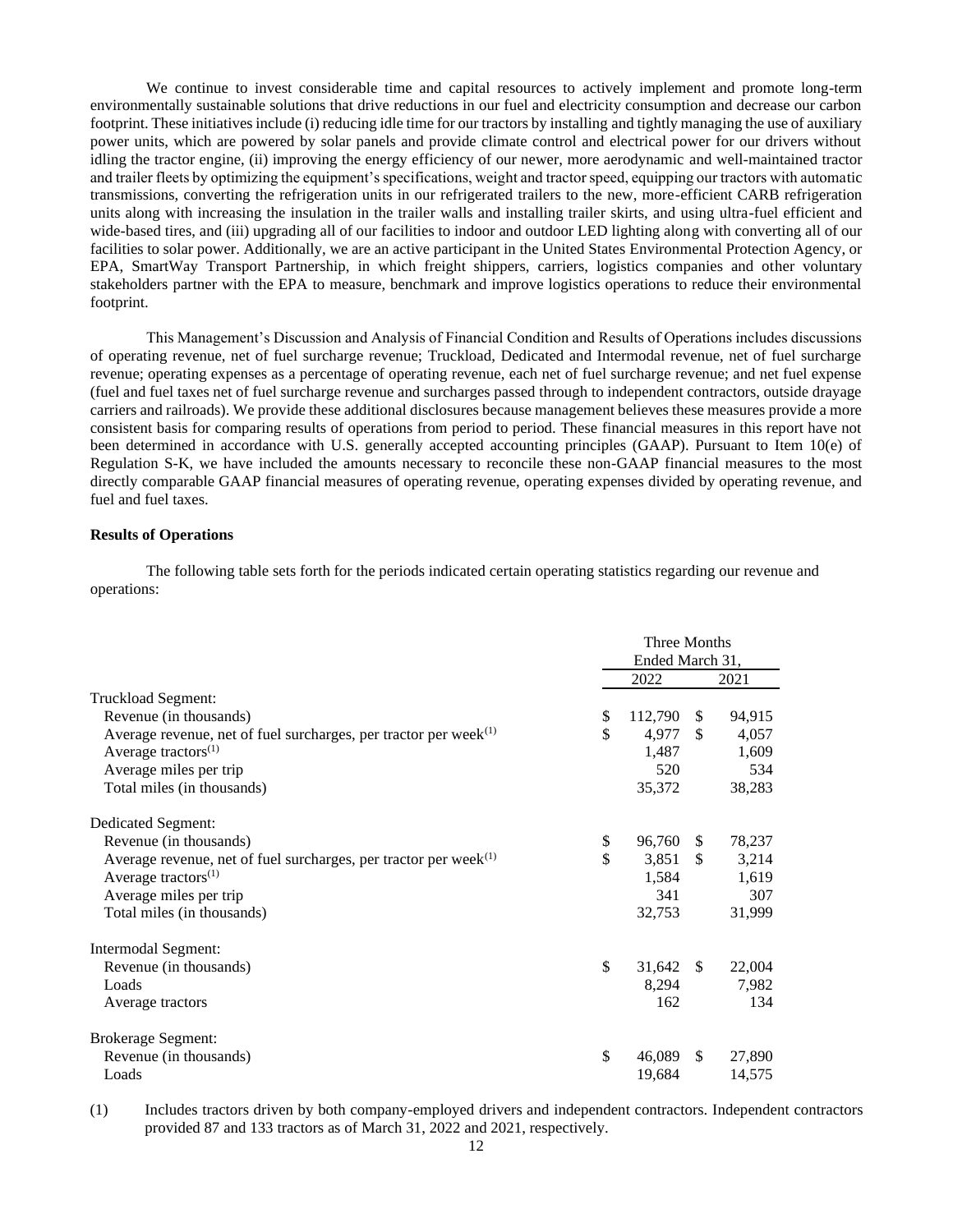# *Comparison of Three Months Ended March 31, 2022 to Three Months Ended March 31, 2021*

The following table sets forth for the periods indicated our operating revenue, operating income and operating ratio by segment, along with the change for each component:

|                                                   |               |              |         |              | Dollar<br>Change | Percentage<br>Change |
|---------------------------------------------------|---------------|--------------|---------|--------------|------------------|----------------------|
|                                                   | Three Months  |              |         |              | Three Months     | Three Months         |
|                                                   |               | Ended        |         |              | Ended            | Ended                |
|                                                   | March 31,     |              |         |              | March 31,        | March 31,            |
|                                                   | 2022          |              |         |              |                  |                      |
| (Dollars in thousands)                            |               |              | 2021    |              | 2022 vs. 2021    | 2022 vs. 2021        |
| Operating revenue:                                |               |              |         |              |                  |                      |
| Truckload revenue, net of fuel surcharge revenue  | \$<br>95,170  | $\mathbb{S}$ | 83,919  | $\mathbb{S}$ | 11,251           | 13.4%                |
| Truckload fuel surcharge revenue                  | 17,620        |              | 10,996  |              | 6,624            | 60.2                 |
| <b>Total Truckload revenue</b>                    | 112,790       |              | 94,915  |              | 17,875           | 18.8                 |
| Dedicated revenue, net of fuel surcharge revenue  | 78,421        |              | 66,902  |              | 11,519           | 17.2                 |
| Dedicated fuel surcharge revenue                  | 18,339        |              | 11,335  |              | 7,004            | 61.8                 |
| <b>Total Dedicated revenue</b>                    | 96,760        |              | 78,237  |              | 18,523           | 23.7                 |
| Intermodal revenue, net of fuel surcharge revenue | 25,605        |              | 19,446  |              | 6,159            | 31.7                 |
| Intermodal fuel surcharge revenue                 | 6,037         |              | 2,558   |              | 3,479            | 136.0                |
| Total Intermodal revenue                          | 31,642        |              | 22,004  |              | 9,638            | 43.8                 |
| Brokerage revenue                                 | 46,089        |              | 27,890  |              | 18,199           | 65.3                 |
| Total operating revenue                           | \$<br>287,281 | \$           | 223,046 | \$           | 64,235           | 28.8%                |
| Operating income:                                 |               |              |         |              |                  |                      |
| Truckload                                         | \$<br>15,571  | \$           | 11,415  | \$           | 4,156            | 36.4%                |
| Dedicated                                         | 10,645        |              | 8,936   |              | 1,709            | 19.1                 |
| Intermodal                                        | 5,036         |              | 1,461   |              | 3,575            | 244.7                |
| <b>Brokerage</b>                                  | 4,606         |              | 2,186   |              | 2,420            | 110.7                |
| Total operating income                            | \$<br>35,858  | \$           | 23,998  | \$           | 11,860           | 49.4%                |
| Operating ratio $(1)$ :                           |               |              |         |              |                  |                      |
| Truckload                                         | 86.2%         |              | 88.0%   |              |                  |                      |
| Dedicated                                         | 89.0          |              | 88.6    |              |                  |                      |
| Intermodal                                        | 84.1          |              | 93.4    |              |                  |                      |
| <b>Brokerage</b>                                  | 90.0          |              | 92.2    |              |                  |                      |
| Consolidated operating ratio                      | 87.5%         |              | 89.2%   |              |                  |                      |

(1) Represents operating expenses as a percentage of operating revenue.

Our operating revenue increased \$64.2 million, or 28.8%, to \$287.3 million in the 2022 period from \$223.0 million in the 2021 period. Our operating revenue, net of fuel surcharges, increased \$47.1 million, or 23.8%, to \$245.3 million in the 2022 period from \$198.2 million in the 2021 period. This increase in the 2022 period was due to an \$18.2 million increase in Brokerage revenue, an \$11.5 million increase in Dedicated revenue, net of fuel surcharges, an \$11.3 million increase in Truckload revenue, net of fuel surcharges, and a \$6.2 million increase in Intermodal revenue, net of fuel surcharges. Fuel surcharge revenue increased by \$17.1 million to \$42.0 million in the 2022 period from \$24.9 million in the 2021 period primarily due to higher fuel costs.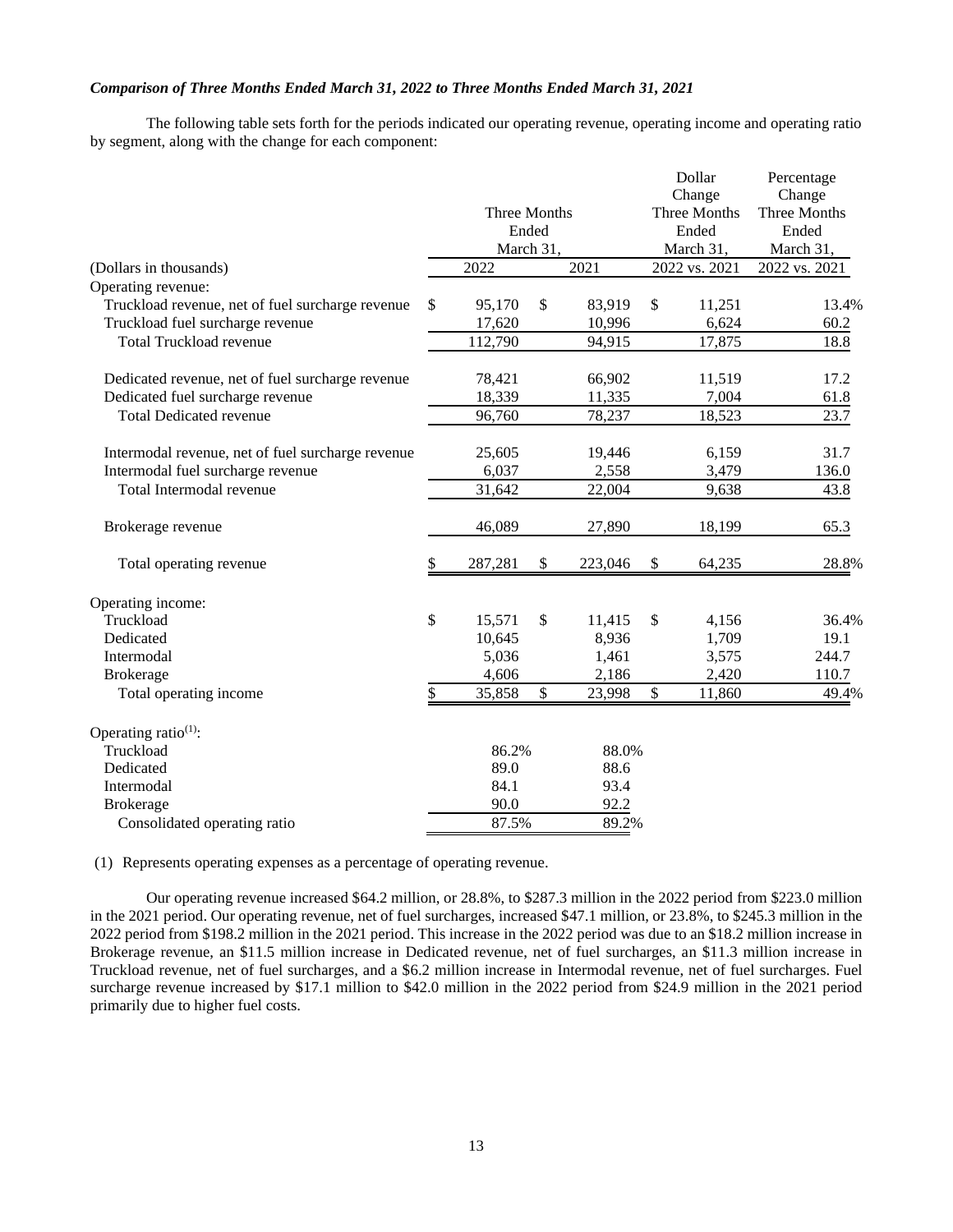Truckload segment revenue increased \$17.9 million, or 18.8%, to \$112.8 million in the 2022 period from \$94.9 million in the 2021 period. Truckload segment revenue, net of fuel surcharges, increased \$11.3 million, or 13.4%, to \$95.2 million in the 2022 period from \$83.9 million in the 2021 period. During the 2022 period, an increase in our average revenue per tractor was partially offset by a reduction in our average number of tractors. The improvement in the operating ratio in the 2022 period was primarily due to an increase in our average revenue per tractor due to increased rates with our customers, along with a decrease in depreciation expense and an increase in gain on disposition of revenue equipment, partially offset by increases in both company driver compensation expense and driver recruiting costs.

Dedicated segment revenue increased \$18.5 million, or 23.7%, to \$96.8 million in the 2022 period from \$78.2 million in the 2021 period. Dedicated segment revenue, net of fuel surcharges, increased 17.2% primarily due to an increase in our average revenue per tractor. The operating ratio was negatively impacted in the 2022 period by increases in both company driver compensation expense and driver recruiting costs, which were partially offset by an increase in our average revenue per tractor due to increased rates with our customers.

Intermodal segment revenue increased \$9.6 million, or 43.8%, to \$31.6 million in the 2022 period from \$22.0 million in the 2021 period. Intermodal segment revenue, net of fuel surcharges, increased 31.7% from the 2021 period primarily due to an increase in revenue per load. The improvement in the operating ratio in the 2022 period was primarily due to increased rates with our customers and a decrease in the amounts payable to railroads as a percentage of our revenue.

Brokerage segment revenue increased \$18.2 million, or 65.3%, to \$46.1 million in the 2022 period from \$27.9 million in the 2021 period primarily due to increases in both the number of loads and in revenue per load. The improvement in the operating ratio in the 2022 period was primarily due to increased rates with our customers.

The following table sets forth for the periods indicated the dollar and percentage increase or decrease of the items in our unaudited consolidated condensed statements of operations, and those items as a percentage of operating revenue:

|                                          |    | Dollar        | Percentage    | Percentage of            |        |
|------------------------------------------|----|---------------|---------------|--------------------------|--------|
|                                          |    | Change        | Change        | <b>Operating Revenue</b> |        |
|                                          |    | Three Months  | Three Months  | Three Months             |        |
|                                          |    | Ended         | Ended         | Ended                    |        |
|                                          |    | March 31,     | March 31,     | March 31,                |        |
| (Dollars in thousands)                   |    | 2022 vs. 2021 | 2022 vs. 2021 | 2022                     | 2021   |
| Operating revenue                        | \$ | 64,235        | 28.8%         | 100.0%                   | 100.0% |
| Operating expenses (income):             |    |               |               |                          |        |
| Salaries, wages and benefits             |    | 16,351        | 22.4          | 31.1                     | 32.7   |
| Purchased transportation                 |    | 16,545        | 40.6          | 19.9                     | 18.3   |
| Fuel and fuel taxes                      |    | 15,431        | 53.3          | 15.4                     | 13.0   |
| Supplies and maintenance                 |    | 1,298         | 11.8          | 4.3                      | 4.9    |
| Depreciation                             |    | 456           | 1.8           | 9.1                      | 11.5   |
| Operating taxes and licenses             |    | (72)          | (2.7)         | 0.9                      | 1.2    |
| Insurance and claims                     |    | 1,258         | 11.0          | 4.4                      | 5.1    |
| Communications and utilities             |    | 182           | 8.7           | 0.8                      | 0.9    |
| Gain on disposition of revenue equipment |    | (2,556)       | (128.8)       | (1.6)                    | (0.9)  |
| Other                                    |    | 3,482         | 64.6          | 3.1                      | 2.4    |
| Total operating expenses                 |    | 52,375        | 26.3          | 87.5                     | 89.2   |
| Operating income                         |    | 11,860        | 49.4          | 12.5                     | 10.8   |
| Other                                    |    | 3             | 30.0          |                          |        |
| Income before income taxes               |    | 11,857        | 49.4          | 12.5                     | 10.8   |
| Income taxes expense                     |    | 2,330         | 38.8          | 2.9                      | 2.7    |
| Net income                               | \$ | 9,527         | 52.9%         | 9.6%                     | 8.1%   |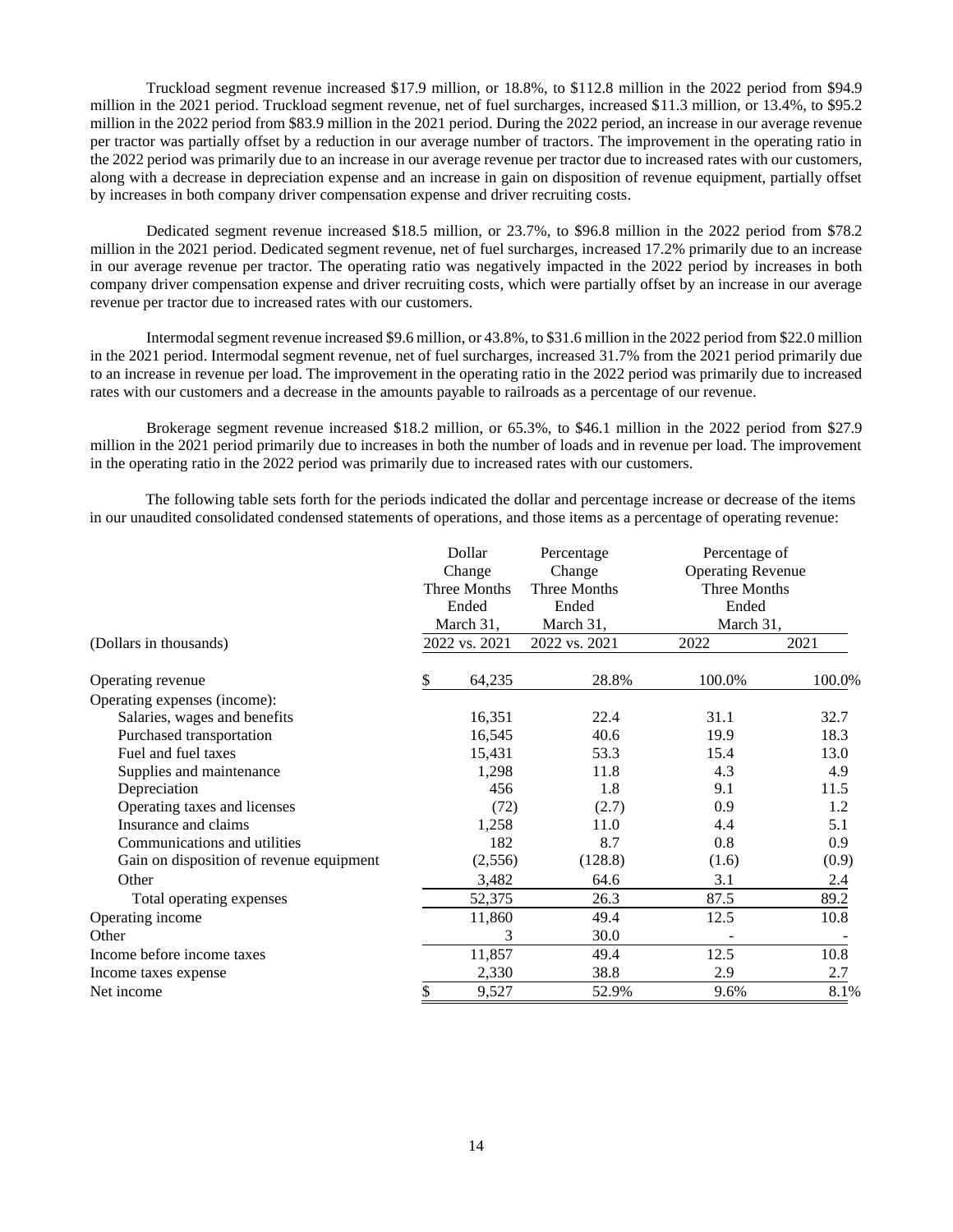Salaries, wages and benefits consist of compensation for our employees, including both driver and non-driver employees, employees' health insurance, 401(k) plan contributions and other fringe benefits. These expenses vary depending upon the size of our Truckload, Dedicated and Intermodal tractor fleets, the ratio of company drivers to independent contractors, our efficiency, our experience with employees' health insurance claims, changes in health care premiums and other factors. Salaries, wages and benefits expense increased \$16.4 million, or 22.4%, in the 2022 period from the 2021 period. This increase resulted primarily from additional company driver compensation expense of \$11.8 million, a \$1.5 million increase in employees' health insurance expense as a result of higher self-insured medical claims and a \$1.5 million increase in bonus compensation expense for our non-driver employees.

Purchased transportation consists of amounts payable to railroads and carriers for transportation services we arrange in connection with Brokerage and Intermodal operations and to independent contractor providers of revenue equipment. This category will vary depending upon the amount and rates, including fuel surcharges, we pay to third-party railroad and motor carriers, the ratio of company drivers versus independent contractors and the amount of fuel surcharges passed through to independent contractors. Purchased transportation expense increased \$16.5 million in total, or 40.6%, in the 2022 period from the 2021 period. Amounts payable to carriers for transportation services we arranged in our Brokerage segment increased \$15.2 million to \$38.8 million in the 2022 period from \$23.6 million in the 2021 period, primarily due to an increase in the cost per load within the tight freight market and growth in load volume. Amounts payable to railroads and drayage carriers for transportation services within our Intermodal segment increased \$2.6 million to \$15.2 million in the 2022 period from \$12.6 million in the 2021 period. The portion of purchased transportation expense related to independent contractors within our Truckload and Dedicated segments, including fuel surcharges, decreased \$1.3 million in the 2022 period. We expect our purchased transportation expense to increase as we grow our Intermodal and Brokerage segments.

Fuel and fuel taxes increased by \$15.4 million, or 53.3%, in the 2022 period from the 2021 period. Net fuel expense (fuel and fuel taxes net of fuel surcharge revenue and surcharges passed through to independent contractors, outside drayage carriers and railroads) increased \$236,000, or 3.6%, to \$6.9 million in the 2022 period from \$6.6 million in the 2021 period. Fuel surcharges passed through to independent contractors, outside drayage carriers and railroads increased to \$4.5 million from \$2.6 million in the 2021 period. The United States Department of Energy, or DOE, national average cost of fuel increased to \$4.24 per gallon from \$2.91 per gallon in the 2021 period. Despite this increase, our net fuel expense was 3.5% of Truckload, Dedicated and Intermodal segment revenue, net of fuel surcharges, down from 3.9% in the 2021 period. We have worked diligently to control fuel usage and costs by improving our volume purchasing arrangements and optimizing our drivers' fuel purchases with national fuel centers, focusing on shorter lengths of haul, installing and tightly managing the use of auxiliary power units in our tractors to minimize engine idling and improving fuel usage in the temperature-control units on our trailers. Auxiliary power units, which we have installed in our company-owned tractors, provide climate control and electrical power for our drivers without idling the tractor engine.

Supplies and maintenance consist of repairs, maintenance, tires, parts, oil and engine fluids, along with load-specific expenses including loading/unloading, tolls, pallets and trailer hostling. Our supplies and maintenance expense increased \$1.3 million, or 11.8%, from the 2021 period primarily due to higher outside repair, tires and parts costs.

Insurance and claims consist of the costs of insurance premiums and accruals we make for claims within our selfinsured retention amounts, primarily for personal injury, property damage, physical damage to our equipment, cargo claims and workers' compensation claims. These expenses will vary primarily based upon the frequency and severity of our accident experience, our self-insured retention levels and the market for insurance. The \$1.3 million, or 11.0%, increase in insurance and claims in the 2022 period was primarily due to increases in our self-insured auto liability, workers' compensation and cargo claim costs. Our significant self-insured retention exposes us to the possibility of significant fluctuations in claims expense between periods which could materially impact our financial results depending on the frequency, severity and timing of claims.

Gain on disposition of revenue equipment was \$4.5 million in the 2022 period, up from \$2.0 million in the 2021 period primarily due to an increase in the average gain for our tractor and trailer sales, despite a decrease in the number of units sold. Future gains or losses on dispositions of revenue equipment will be impacted by the market for used revenue equipment, which is beyond our control.

The \$3.5 million increase in other operating expenses in the 2022 period was primarily due to increases in costs associated with driver recruitment and retention along with travel and meals expense.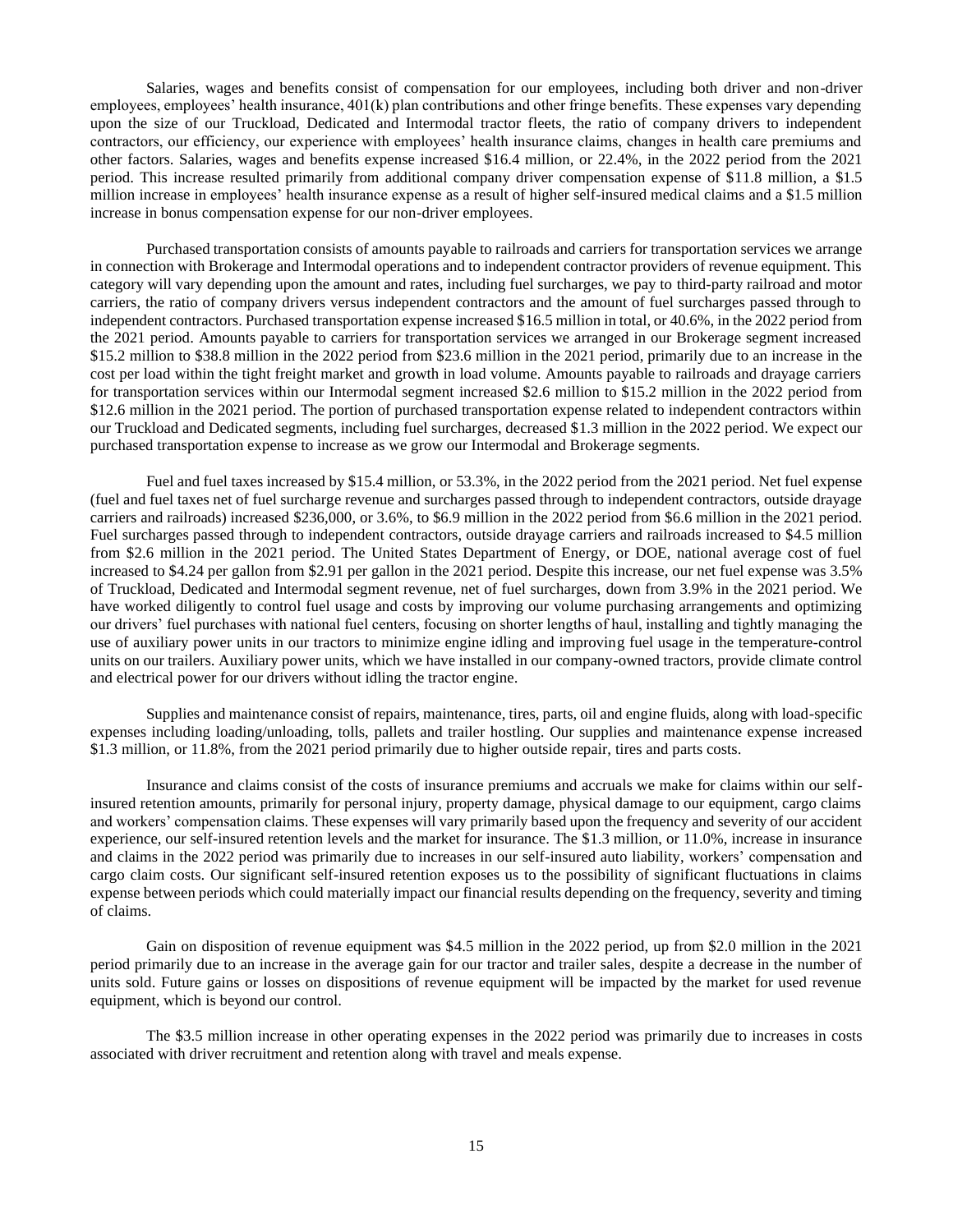Our operating income improved 49.4% to \$35.9 million in the 2022 period from \$24.0 million in the 2021 period as a result of the foregoing factors. Our operating expenses as a percentage of operating revenue, or "operating ratio," improved to 87.5% in the 2022 period from 89.2% in the 2021 period. The operating ratio for our Truckload segment was 86.2% in the 2022 period and 88.0% in the 2021 period, for our Dedicated segment was 89.0% in the 2022 period and 88.6% in the 2021 period, for our Intermodal segment was 84.1% in the 2022 period and 93.4% in the 2021 period, and for our Brokerage segment was 90.0% in the 2022 period and 92.2% in the 2021 period. Operating expenses as a percentage of operating revenue, with both amounts net of fuel surcharges, improved to 85.4% in the 2022 period from 87.9% in the 2021 period.

Our effective income tax rate decreased to 23.2% in the 2022 period from 25.0% in the 2021 period primarily due to decreases in per diem and other non-deductible expenses.

As a result of the factors described above, net income improved 52.9% to \$27.5 million, or \$0.33 per diluted share, in the 2022 period from \$18.0 million, or \$0.22 per diluted share, in the 2021 period.

#### **Liquidity and Capital Resources**

Our business requires substantial, ongoing capital investments, particularly for new tractors and trailers. Our primary sources of liquidity are funds provided by operations and our revolving credit facility. A portion of our tractor fleet is provided by independent contractors who own and operate their own equipment. We have no capital expenditure requirements relating to those drivers who own their tractors or obtain financing through third parties.

The table below reflects our net cash flows provided by operating activities, net cash flows provided by/used for investing activities and net cash flows used for financing activities for the periods indicated.

|                                                            |                 | Three Months |           |  |  |  |  |
|------------------------------------------------------------|-----------------|--------------|-----------|--|--|--|--|
|                                                            | Ended March 31. |              |           |  |  |  |  |
| (In thousands)                                             |                 | 2022         | 2021      |  |  |  |  |
| Net cash flows provided by operating activities            |                 | 39.940 S     | 43.570    |  |  |  |  |
| Net cash flows provided by/(used for) investing activities |                 | 409          | (17, 417) |  |  |  |  |
| Net cash flows (used for) financing activities             |                 | (30,817)     | (3,697)   |  |  |  |  |

In August 2019, our Board of Directors approved and we announced an increase from current availability in our existing share repurchase program providing for the repurchase of up to \$34 million, or approximately 1.8 million shares, of our common stock, which was increased by our Board of Directors to 2.7 million shares in August 2020 to reflect the threefor-two stock split effected in the form of a stock dividend on August 13, 2020. The share repurchase program allows purchases on the open market or through private transactions in accordance with Rule 10b-18 of the Exchange Act. The timing and extent to which we repurchase shares depends on market conditions and other corporate considerations. The repurchase program does not have an expiration date.

We repurchased and retired 1.3 million shares of common stock for \$25.0 million in the first quarter of 2022. We did not repurchase any shares in 2021. As of March 31, 2022, future repurchases of up to \$8.4 million, or approximately 1.3 million shares, were available in the share repurchase program.

On May 3, 2022, our Board of Directors approved and we announced an additional increase from current availability in our existing share repurchase program providing for the repurchase of up to \$50.0 million, or approximately 3.1 million shares of our common stock.

 In the first three months of 2022, net cash flows provided by operating activities of \$39.9 million were primarily used to repurchase and retire 1.3 million shares of our common stock for \$25.0 million, to pay cash dividends of \$5.0 million, and to construct and upgrade regional operating facilities in the amount of \$2.5 million, resulting in a \$9.5 million increase in cash and cash equivalents. In the first three months of 2021, net cash flows provided by operating activities of \$43.6 million were primarily used to purchase new revenue equipment, net of proceeds from dispositions, in the amount of \$16.3 million, to pay cash dividends of \$3.3 million, and to upgrade regional operating facilities in the amount of \$591,000, resulting in a \$22.5 million increase in cash and cash equivalents.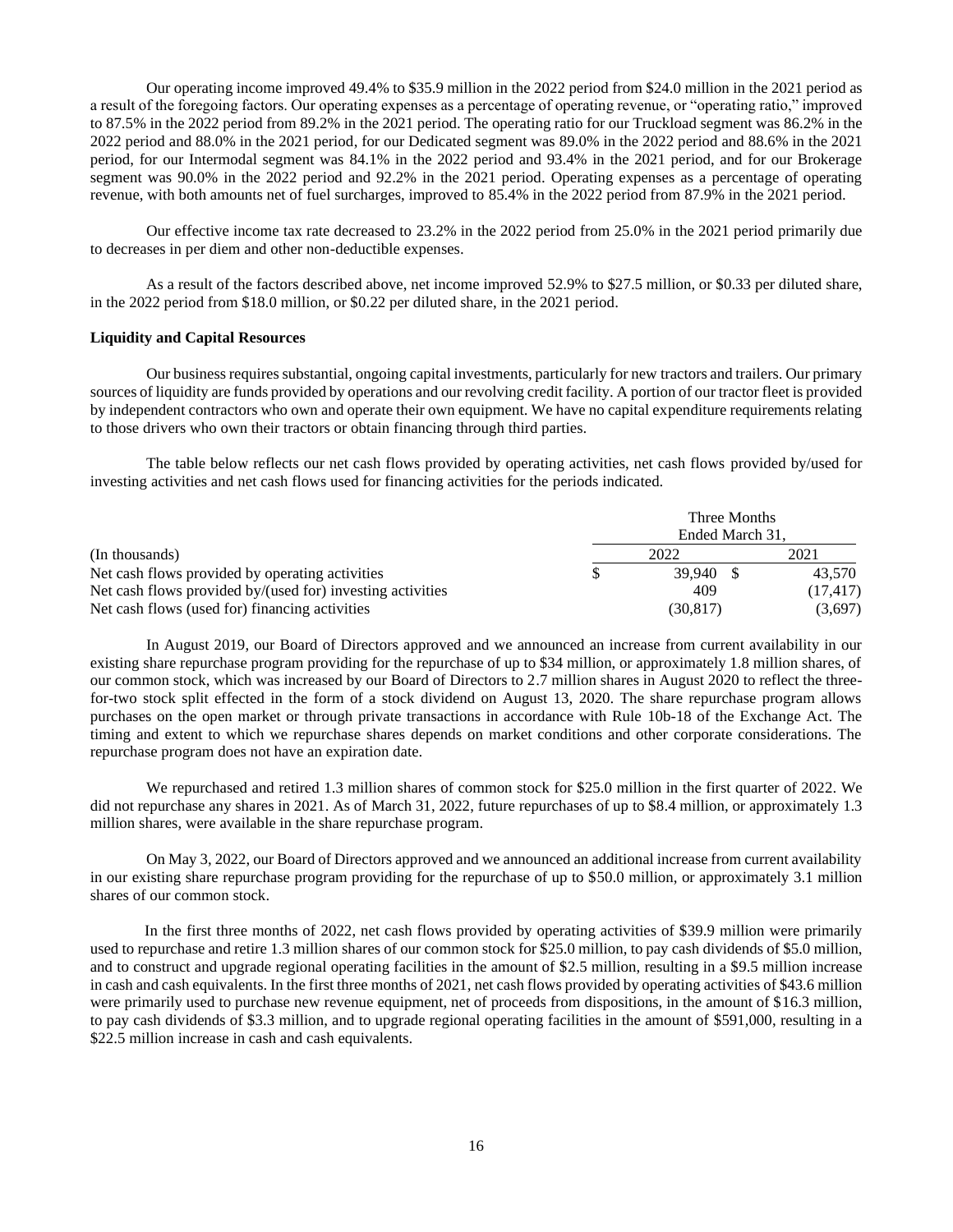We estimate that capital expenditures, net of proceeds from dispositions, will be approximately \$153 million in the remainder of 2022. This amount includes commitments to purchase \$38.6 million of new revenue equipment and \$5.8 million in building construction through the remainder of 2022. We also have commitments to purchase \$23.1 million of new revenue equipment in 2023. Additionally, operating lease obligations total \$583,000 through 2024. A quarterly cash dividend of \$0.06 per share of common stock was paid in the first quarter of 2022 which totaled \$5.0 million. A quarterly cash dividend of \$0.04 per share of common stock was paid in the first quarter of 2021 which totaled \$3.3 million. We currently expect to continue to pay quarterly cash dividends in the future. The payment of cash dividends in the future, and the amount of any such dividends, will depend upon our financial condition, results of operations, cash requirements, and certain corporate law requirements, as well as other factors deemed relevant by our Board of Directors. We believe our sources of liquidity are adequate to meet our current and anticipated needs for at least the next twelve months. Based upon anticipated cash flows, existing cash and cash equivalents balances, current borrowing availability and other sources of financing we expect to be available to us, we do not anticipate any significant liquidity constraints in the foreseeable future.

We maintain a credit agreement that provides for an unsecured committed credit facility with an aggregate principal amount of \$30.0 million which matures in August 2023. At March 31, 2022, there was no outstanding principal balance on the facility. As of that date, we had outstanding standby letters of credit to guarantee settlement of self-insurance claims of \$18.5 million and remaining borrowing availability of \$11.5 million. This facility bears interest at a variable rate based on the Term SOFR Rate or the lender's Prime Rate, in each case plus/minus applicable margins.

Our credit facility prohibits us from paying, in any fiscal year, stock redemptions and dividends in excess of 25% of our net income from the prior fiscal year. Waivers allowing stock redemptions and dividends in excess of the 25% limitation in total amounts of up to \$80 million in each of 2022 and 2021 were obtained from the lender in March 2022 and August 2021, respectively. This facility also contains restrictive covenants which, among other matters, require us to maintain compliance with cash flow leverage and fixed charge coverage ratios. We were in compliance with all covenants at March 31, 2022 and December 31, 2021.

Other than our obligations for revenue equipment and building construction purchases and operating lease expenditures, along with our outstanding standby letters of credit to guarantee settlement of self-insurance claims, which are each mentioned above, we did not have any material off-balance sheet arrangements at March 31, 2022.

# **Seasonality**

Our tractor productivity generally decreases during the winter season because inclement weather impedes operations and some shippers reduce their shipments. At the same time, operating expenses generally increase, with harsh weather creating higher accident frequency, increased claims, lower fuel efficiency and more equipment repairs.

#### **Critical Accounting Estimates**

There have been no material changes in the critical accounting estimates disclosed by us under Part II, Item 7. Management's Discussion and Analysis of Financial Condition and Results of Operations – Critical Accounting Estimates contained in the Annual Report on Form 10-K for the year ended December 31, 2021.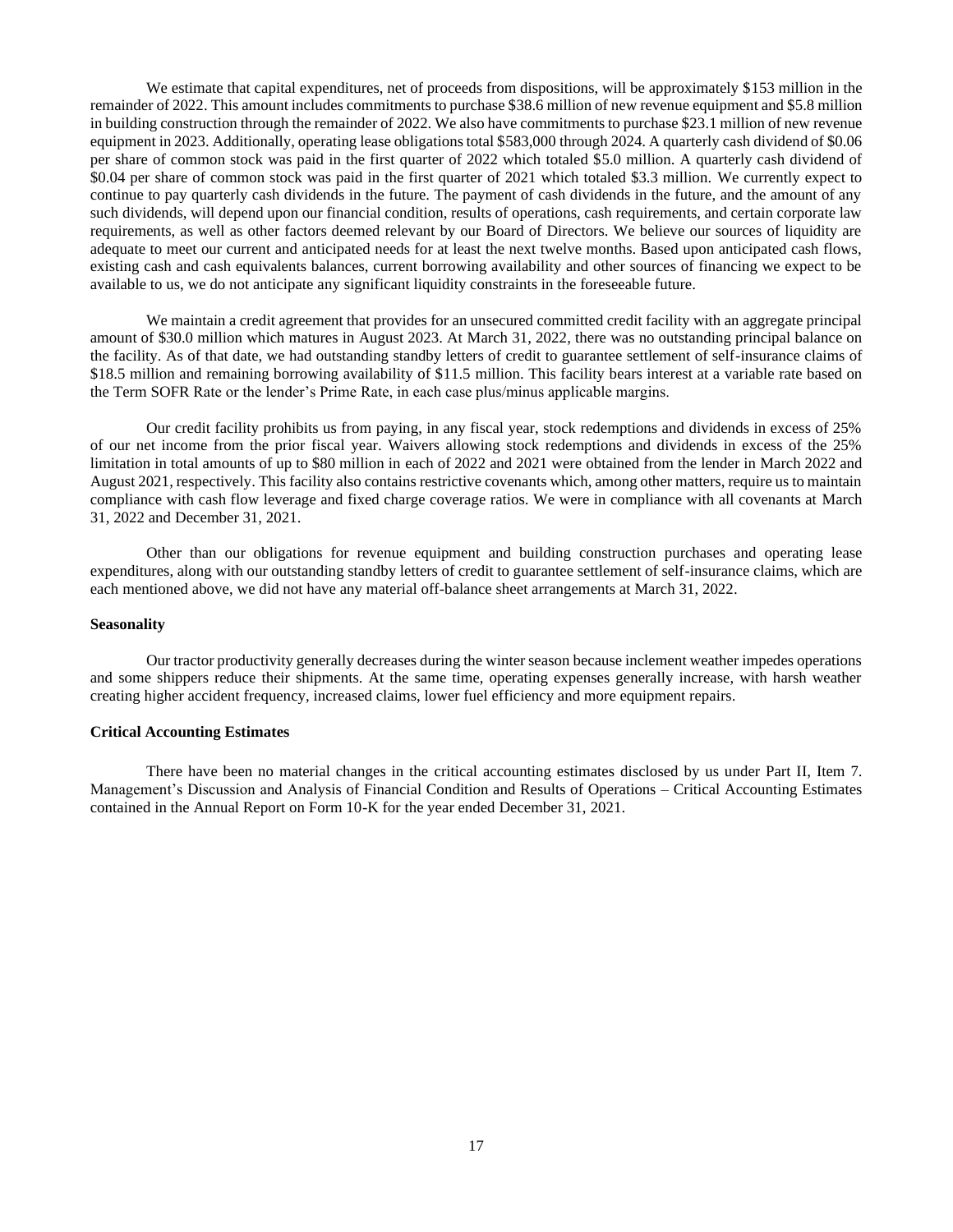# **Item 3. Quantitative and Qualitative Disclosures about Market Risk.**

We are exposed to a variety of market risks, most importantly the effects of the price and availability of diesel fuel. We require substantial amounts of diesel fuel to operate our tractors and power the temperature-control units on our trailers. The price and availability of diesel fuel can vary, and are subject to political, economic and market factors that are beyond our control. Significant increases in diesel fuel costs could materially and adversely affect our results of operations and financial condition. Based upon our fuel consumption in the first three months of 2022, a 5% increase in the average cost of diesel fuel would have increased our fuel expense by \$2.2 million.

We have historically been able to pass through a significant portion of long-term increases in diesel fuel prices and related taxes to customers in the form of fuel surcharges. Fuel surcharge programs are widely accepted among our customers, though they can vary somewhat from customer-to-customer. These fuel surcharges, which adjust weekly with the cost of fuel, enable us to recover a substantial portion of the higher cost of fuel as prices increase. These fuel surcharge provisions are not effective in mitigating the fuel price increases related to non-revenue miles or fuel used while the tractor is idling. In addition, we have worked diligently to control fuel usage and costs by improving our volume purchasing arrangements and optimizing our drivers' fuel purchases with national fuel centers, focusing on shorter lengths of haul, installing and tightly managing the use of auxiliary power units in our tractors to minimize engine idling and improving fuel usage in our trailers' refrigeration units.

While we do not currently have any outstanding hedging instruments to mitigate this market risk, we may enter into derivatives or other financial instruments to hedge a portion of our fuel costs in the future.

### **Item 4. Controls and Procedures.**

As required by Rule 13a-15 under the Securities Exchange Act of 1934 (the "Exchange Act"), we have carried out an evaluation of the effectiveness of the design and operation of our disclosure controls and procedures (as defined in Exchange Act Rule 13a-15(e)) as of the end of the period covered by this report. This evaluation was carried out under the supervision and with the participation of our management, including our Chief Executive Officer and our Executive Vice President and Chief Financial Officer. Based upon that evaluation, our Chief Executive Officer and our Executive Vice President and Chief Financial Officer concluded that our disclosure controls and procedures were effective as of March 31, 2022. There were no changes in our internal control over financial reporting that occurred during the period covered by this report that have materially affected, or that are reasonably likely to materially affect, our internal control over financial reporting. We intend to periodically evaluate our disclosure controls and procedures as required by the Exchange Act Rules.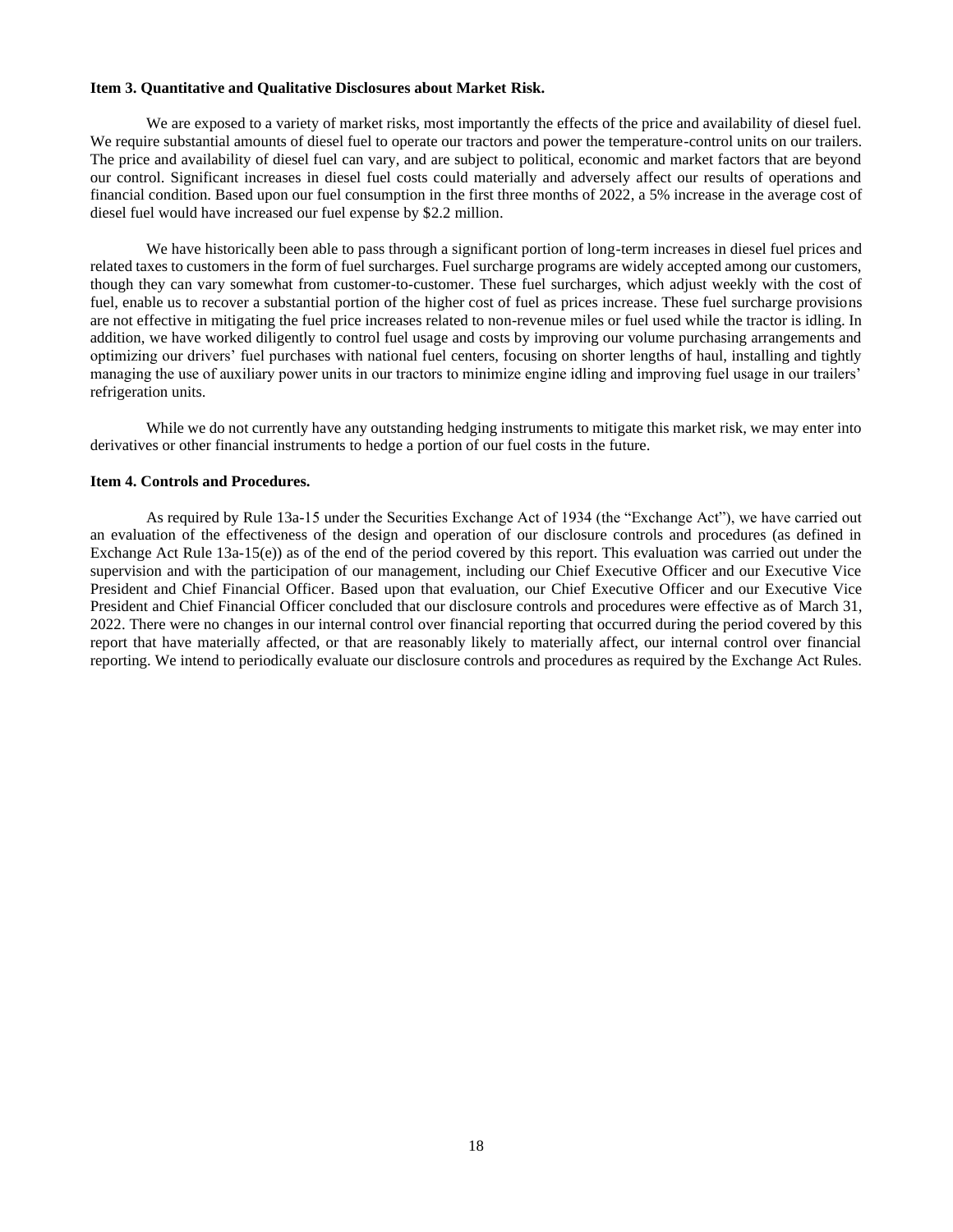# **PART II. OTHER INFORMATION**

# **Item 1A. Risk Factors.**

There have been no material changes in the risk factors disclosed by us under Part I, Item 1A. Risk Factors contained in the Annual Report on Form 10-K for the year ended December 31, 2021.

## **Item 2. Unregistered Sales of Equity Securities and Use of Proceeds.**

In August 2019, our Board of Directors approved and we announced an increase from current availability in our existing share repurchase program providing for the repurchase of up to \$34 million, or approximately 1.8 million shares, of our common stock, which was increased by our Board of Directors to 2.7 million shares in August 2020 to reflect the threefor-two stock split effected in the form of a stock dividend on August 13, 2020. The share repurchase program allows purchases on the open market or through private transactions in accordance with Rule 10b-18 of the Exchange Act. The timing and extent to which we repurchase shares depends on market conditions and other corporate considerations. The repurchase program does not have an expiration date.

We repurchased and retired 1.3 million shares of common stock for \$25.0 million in the first quarter of 2022. We did not repurchase any shares in 2021. As of March 31, 2022, future repurchases of up to \$8.4 million, or approximately 1.3 million shares, were available in the share repurchase program.

On May 3, 2022, our Board of Directors approved and we announced an additional increase from current availability in our existing share repurchase program providing for the repurchase of up to \$50.0 million, or approximately 3.1 million shares of our common stock.

|                   |                     |                |                          | Maximum Dollar Amount |
|-------------------|---------------------|----------------|--------------------------|-----------------------|
|                   |                     |                | Total Number of          | of Shares that may    |
|                   | <b>Total Number</b> |                | <b>Shares Purchased</b>  | yet be Purchased      |
|                   | of Shares           | Average Price  | as Part of a Publicly    | Under the Program     |
| Period            | Purchased           | Paid per Share | <b>Announced Program</b> | (in thousands)        |
| January 1, 2022-  |                     |                |                          |                       |
| January 31, 2022  |                     | \$             |                          | \$33,403              |
|                   |                     |                |                          |                       |
| February 1, 2022- |                     |                |                          |                       |
| February 28, 2022 |                     |                |                          | 33,403                |
|                   |                     |                |                          |                       |
| March 1, 2022-    |                     |                |                          |                       |
| March 31, 2022    | 1,306,811           | 19.13          | 1,306,811                | 8,403                 |
| Total             | 1.306.811           | \$19.13        | 1,306,811                | \$8,403               |

The following table shows our share repurchase activity during the three months ended March 31, 2022: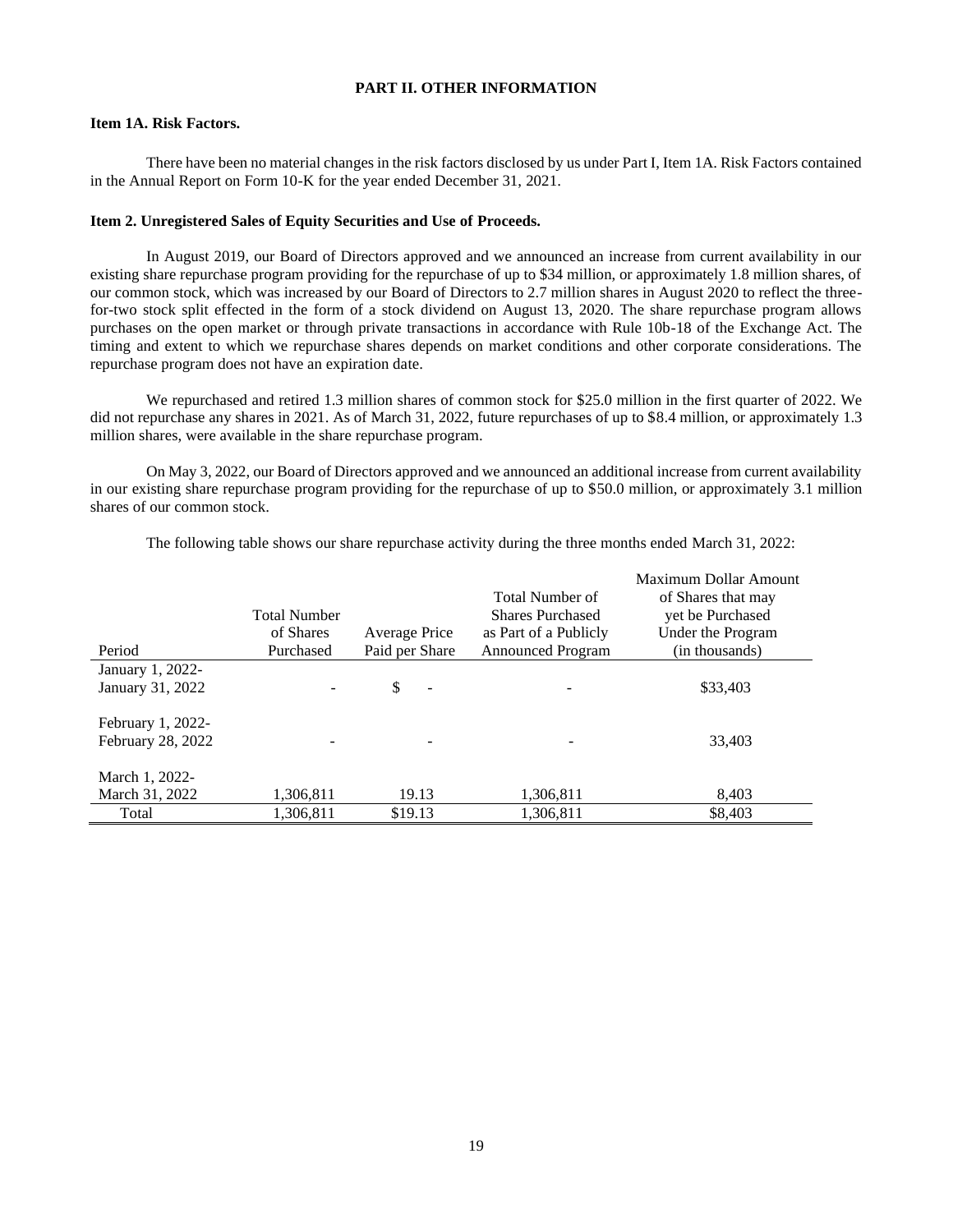# **Item 6. Exhibits.**

| Item No.<br>10.29 | Item<br>Twelfth Amendment to Credit Agreement, dated as of March 1, 2022,<br>by and among Marten Transport, Ltd., as borrower, the banks party<br>thereto as lenders, and U.S. Bank National Association, as agent for the<br>lenders                                                                                                                                                                                                                                                                                                                   | Method of Filing<br>Incorporated by reference to<br>Exhibit 10.1 of the Company's<br>Current Report on Form 8-K filed<br>March 2, 2022. |
|-------------------|---------------------------------------------------------------------------------------------------------------------------------------------------------------------------------------------------------------------------------------------------------------------------------------------------------------------------------------------------------------------------------------------------------------------------------------------------------------------------------------------------------------------------------------------------------|-----------------------------------------------------------------------------------------------------------------------------------------|
| 31.1              | Certification pursuant to Item 601(b)(31) of Regulation S-K, as adopted<br>pursuant to Section 302 of the Sarbanes-Oxley Act of 2002, by Timothy<br>M. Kohl, the Registrant's Chief Executive Officer (Principal Executive<br>Officer)                                                                                                                                                                                                                                                                                                                  | Filed with this Report.                                                                                                                 |
| 31.2              | Certification pursuant to Item $601(b)(31)$ of Regulation S-K, as adopted<br>pursuant to Section 302 of the Sarbanes-Oxley Act of 2002, by James J.<br>Hinnendael, the Registrant's Executive Vice President and Chief<br>Financial Officer (Principal Financial Officer)                                                                                                                                                                                                                                                                               | Filed with this Report.                                                                                                                 |
| 32.1              | Certification pursuant to 18 U.S.C. Section 1350, as adopted pursuant to<br>Section 906 of the Sarbanes-Oxley Act of 2002                                                                                                                                                                                                                                                                                                                                                                                                                               | Filed with this Report.                                                                                                                 |
| 101               | The following financial information from Marten Transport, Ltd.'s<br>Quarterly Report on Form 10-Q for the period ended March 31, 2022,<br>filed with the SEC on May 5, 2022, formatted in iXBRL, or Inline<br>eXtensible Business Reporting Language: (i) Consolidated Condensed<br>Balance Sheets, (ii) Consolidated Condensed Statements of Operations,<br>(iii) Consolidated Condensed Statements of Stockholders' Equity,<br>(iv) Consolidated Condensed Statements of Cash Flows, and (v) Notes<br>to Consolidated Condensed Financial Statements | Filed with this Report.                                                                                                                 |
| 104               | The cover page from Marten Transport, Ltd.'s Quarterly Report on<br>Form 10-Q for the period ended March 31, 2022, formatted in iXBRL,<br>included in Exhibit 101                                                                                                                                                                                                                                                                                                                                                                                       | Filed with this Report.                                                                                                                 |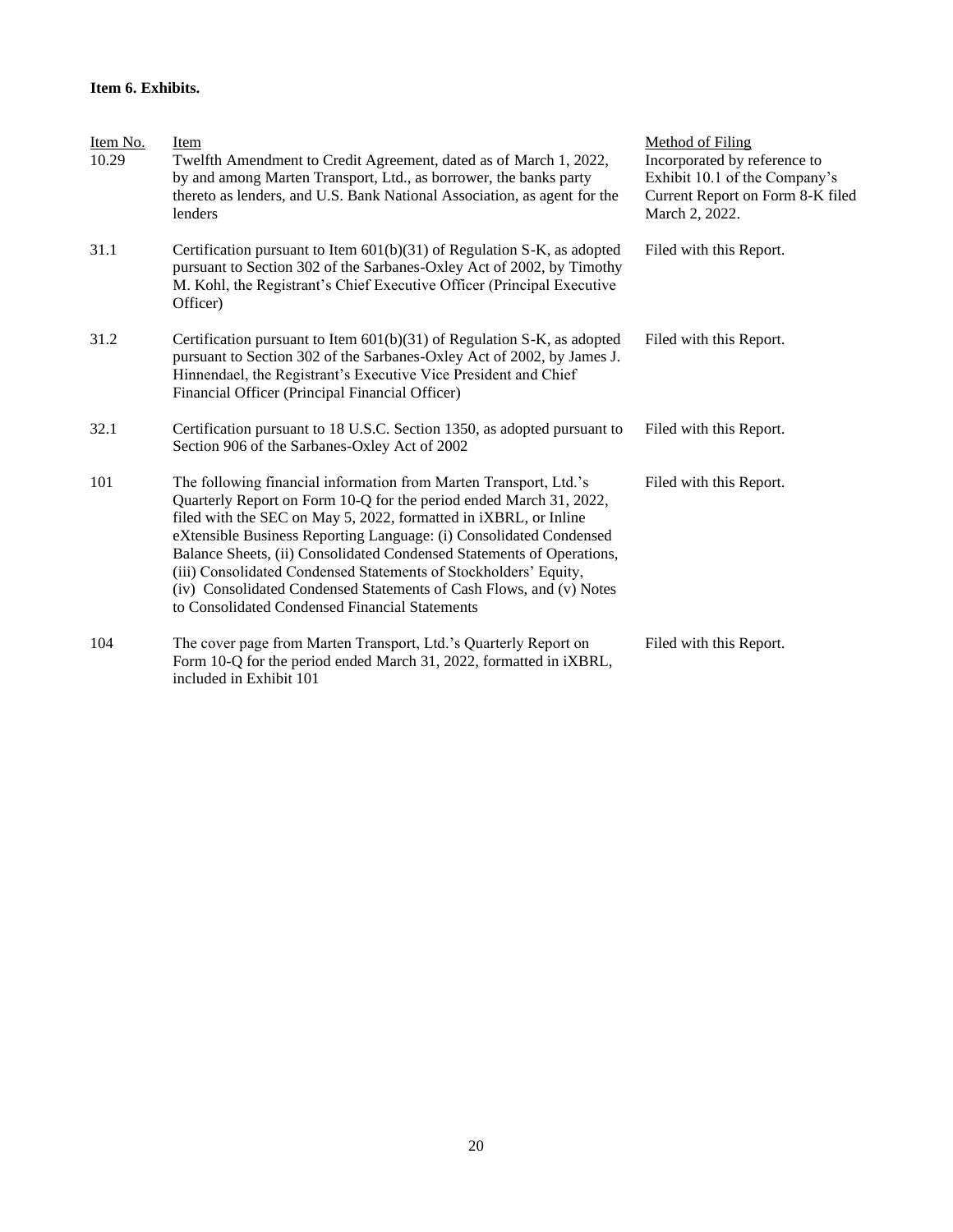# **SIGNATURES**

Pursuant to the requirements of the Securities Exchange Act of 1934, the Registrant has duly caused this Report to be signed on its behalf by the undersigned, thereunto duly authorized.

# MARTEN TRANSPORT, LTD.

Dated: May 5, 2022 By: /s/ Timothy M. Kohl Timothy M. Kohl Chief Executive Officer (Principal Executive Officer)

Dated: May 5, 2022 By: /s/ James J. Hinnendael James J. Hinnendael Executive Vice President and Chief Financial Officer (Principal Financial and Accounting Officer)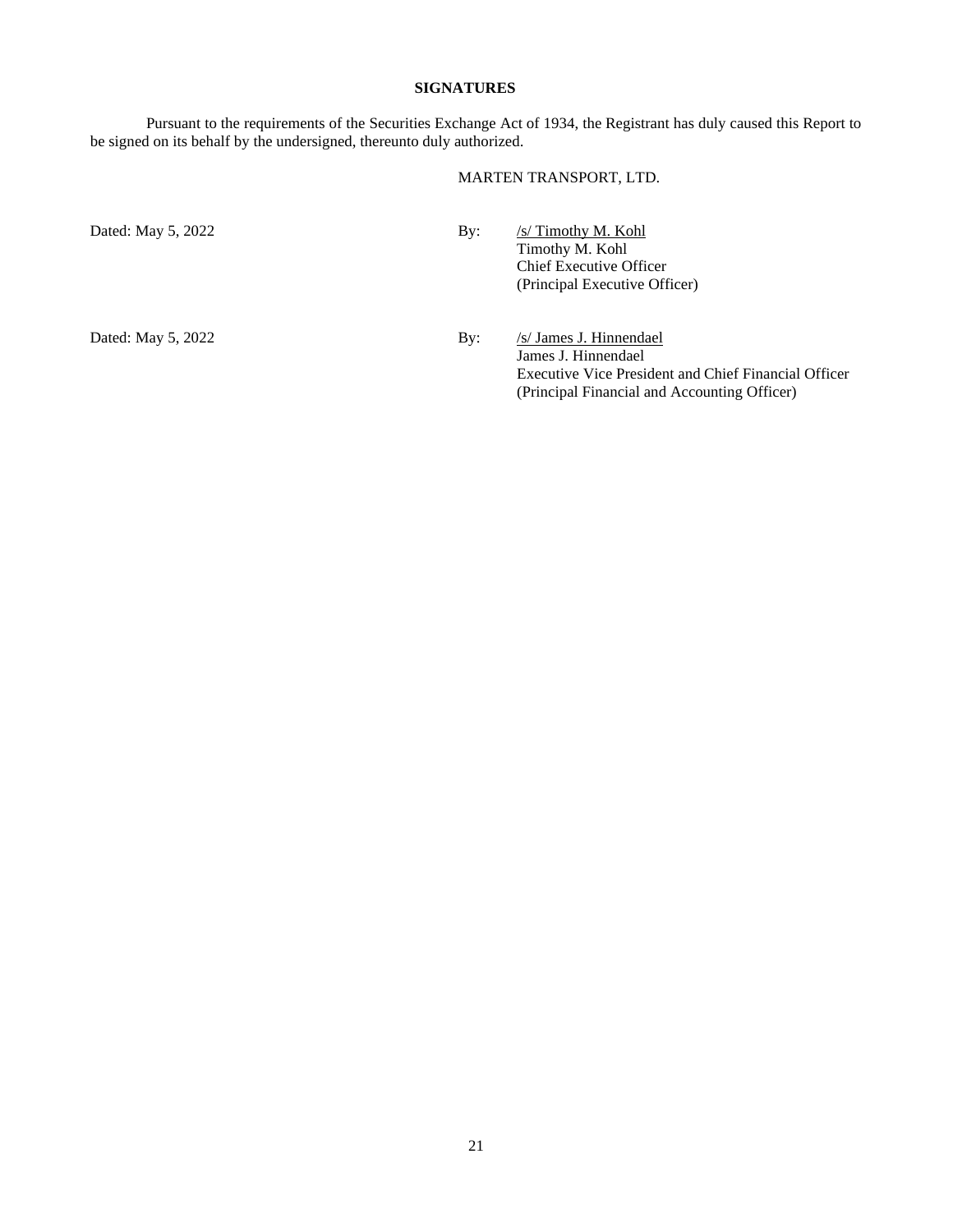## CERTIFICATION

### I, Timothy M. Kohl, certify that:

- 1. I have reviewed this quarterly report on Form 10-Q of Marten Transport, Ltd.;
- 2. Based on my knowledge, this report does not contain any untrue statement of a material fact or omit to state a material fact necessary to make the statements made, in light of the circumstances under which such statements were made, not misleading with respect to the period covered by this report;
- 3. Based on my knowledge, the financial statements, and other financial information included in this report, fairly present in all material respects the financial condition, results of operations and cash flows of the registrant as of, and for, the periods presented in this report;
- 4. The registrant's other certifying officer(s) and I are responsible for establishing and maintaining disclosure controls and procedures (as defined in Exchange Act Rules 13a-15(e) and 15d-15(e)) and internal control over financial reporting (as defined in Exchange Act Rules 13a-15(f) and 15d-15(f)) for the registrant and have:

(a) Designed such disclosure controls and procedures, or caused such disclosure controls and procedures to be designed under our supervision, to ensure that material information relating to the registrant, including its consolidated subsidiaries, is made known to us by others within those entities, particularly during the period in which this report is being prepared;

(b) Designed such internal control over financial reporting, or caused such internal control over financial reporting to be designed under our supervision, to provide reasonable assurance regarding the reliability of financial reporting and the preparation of financial statements for external purposes in accordance with generally accepted accounting principles;

(c) Evaluated the effectiveness of the registrant's disclosure controls and procedures and presented in this report our conclusions about the effectiveness of the disclosure controls and procedures, as of the end of the period covered by this report based on such evaluation; and

(d) Disclosed in this report any change in the registrant's internal control over financial reporting that occurred during the registrant's most recent fiscal quarter (the registrant's fourth fiscal quarter in the case of an annual report) that has materially affected, or is reasonably likely to materially affect, the registrant's internal control over financial reporting; and

5. The registrant's other certifying officer(s) and I have disclosed, based on our most recent evaluation of internal control over financial reporting, to the registrant's auditors and the audit committee of the registrant's board of directors (or persons performing the equivalent functions):

(a) All significant deficiencies and material weaknesses in the design or operation of internal control over financial reporting which are reasonably likely to adversely affect the registrant's ability to record, process, summarize and report financial information; and

(b) Any fraud, whether or not material, that involves management or other employees who have a significant role in the registrant's internal control over financial reporting.

Date: May 5, 2022

/s/ Timothy M. Kohl

Timothy M. Kohl Chief Executive Officer (Principal Executive Officer)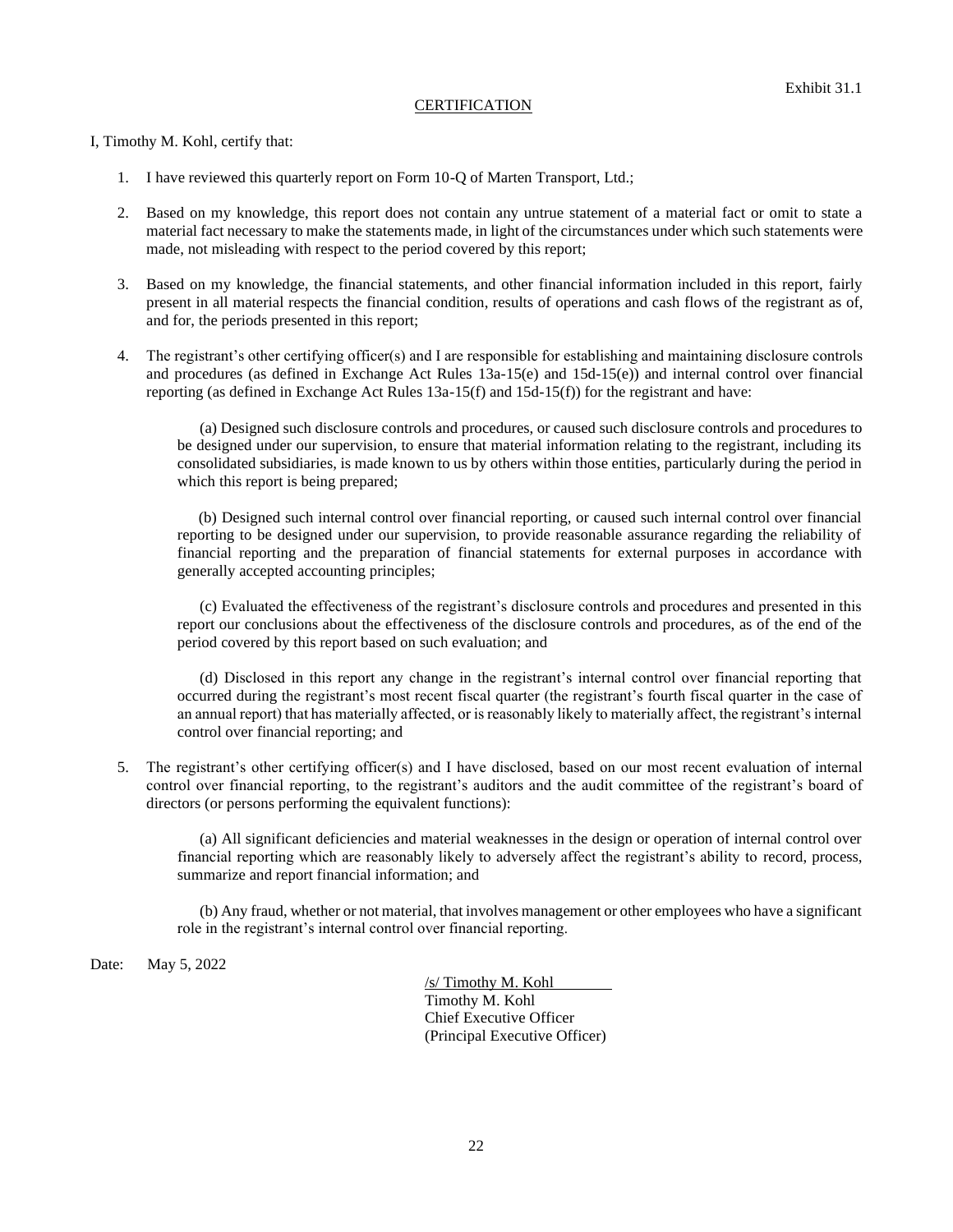## **CERTIFICATION**

# I, James J. Hinnendael, certify that:

- 1. I have reviewed this quarterly report on Form 10-Q of Marten Transport, Ltd.;
- 2. Based on my knowledge, this report does not contain any untrue statement of a material fact or omit to state a material fact necessary to make the statements made, in light of the circumstances under which such statements were made, not misleading with respect to the period covered by this report;
- 3. Based on my knowledge, the financial statements, and other financial information included in this report, fairly present in all material respects the financial condition, results of operations and cash flows of the registrant as of, and for, the periods presented in this report;
- 4. The registrant's other certifying officer(s) and I are responsible for establishing and maintaining disclosure controls and procedures (as defined in Exchange Act Rules 13a-15(e) and 15d-15(e)) and internal control over financial reporting (as defined in Exchange Act Rules 13a-15(f) and 15d-15(f)) for the registrant and have:

(a) Designed such disclosure controls and procedures, or caused such disclosure controls and procedures to be designed under our supervision, to ensure that material information relating to the registrant, including its consolidated subsidiaries, is made known to us by others within those entities, particularly during the period in which this report is being prepared;

(b) Designed such internal control over financial reporting, or caused such internal control over financial reporting to be designed under our supervision, to provide reasonable assurance regarding the reliability of financial reporting and the preparation of financial statements for external purposes in accordance with generally accepted accounting principles;

(c) Evaluated the effectiveness of the registrant's disclosure controls and procedures and presented in this report our conclusions about the effectiveness of the disclosure controls and procedures, as of the end of the period covered by this report based on such evaluation; and

(d) Disclosed in this report any change in the registrant's internal control over financial reporting that occurred during the registrant's most recent fiscal quarter (the registrant's fourth fiscal quarter in the case of an annual report) that has materially affected, or is reasonably likely to materially affect, the registrant's internal control over financial reporting; and

5. The registrant's other certifying officer(s) and I have disclosed, based on our most recent evaluation of internal control over financial reporting, to the registrant's auditors and the audit committee of the registrant's board of directors (or persons performing the equivalent functions):

(a) All significant deficiencies and material weaknesses in the design or operation of internal control over financial reporting which are reasonably likely to adversely affect the registrant's ability to record, process, summarize and report financial information; and

(b) Any fraud, whether or not material, that involves management or other employees who have a significant role in the registrant's internal control over financial reporting.

(Principal Financial Officer)

Date: May 5, 2022

/s/ James J. Hinnendael James J. Hinnendael Executive Vice President and Chief Financial Officer

23